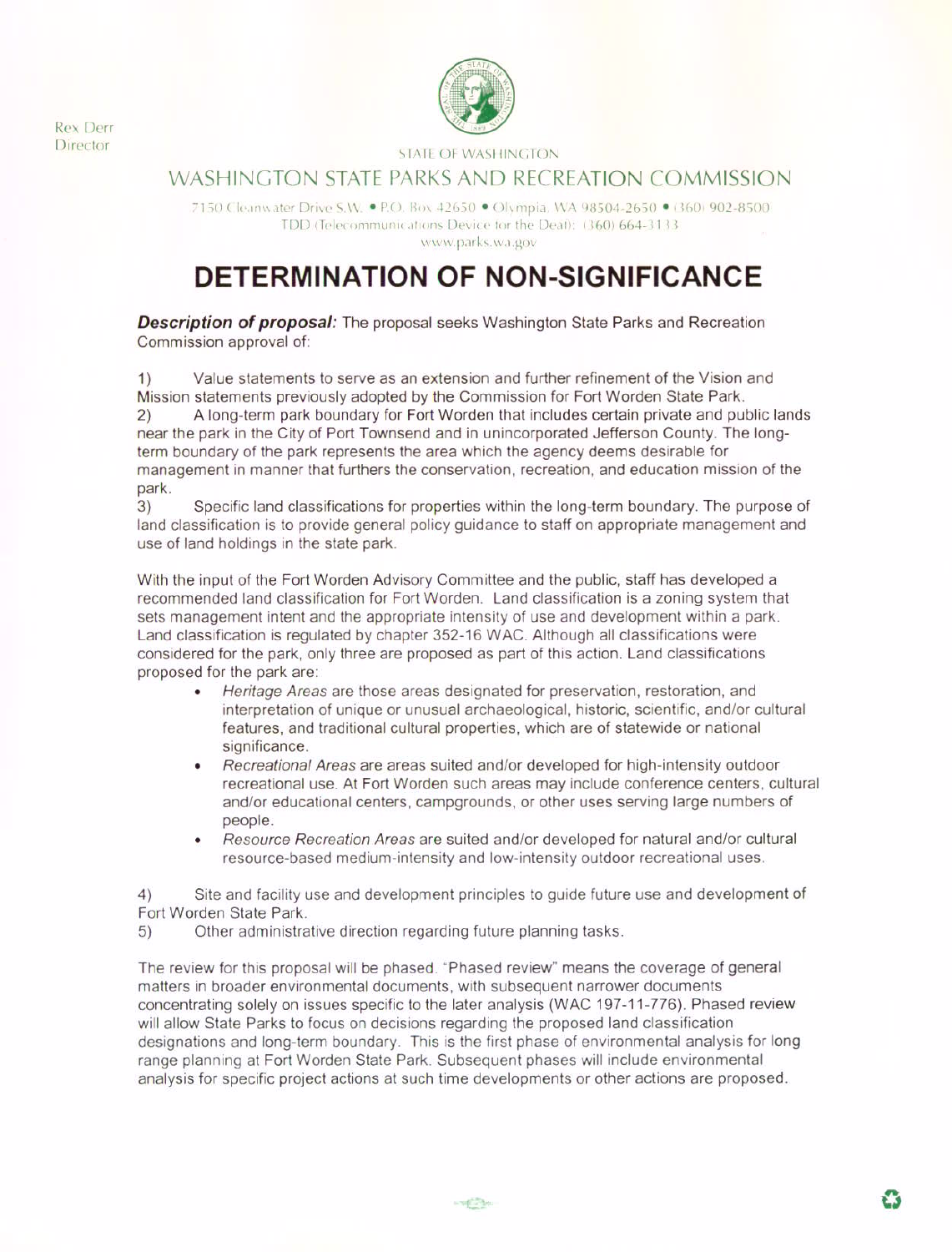**Proponent:** Washington State Parks and Recreation Commission

#### Location of Proposal, including street address, if any:

The proposed non-project action encompasses Fort Worden State Park and certain private and public properties within the long term boundary for the park. Administrative offices for Fort Worden State Park are located at 200 Battery Way, Port Townsend, WA 98368.

Lead agency: Washington State Parks and Recreation Commission

The lead agency for this proposal has determined that it does not have a probable significant adverse impact on the environment. An environmental impact statement (EIS) is not required under RCW 43.21C.030(2)(c). This decision was made after review of a completed environmental checklist and other information on file with the lead agency. This information is available to the public on request.

 $\boxtimes$ 

There is no comment period for this DNS.

Although there is no comment period required for the proposed action, all comments are welcome and will be considered. Please address your comments to Peter Herzog, Parks Planner, at the above letterhead address, or at peter.herzog@parks.wa.gov by January 8, 2006 so they may be incorporated into the staff report for this item. You may also provide testimony at the January 11, 2007 regularly scheduled Commission meeting in Normandy Park, Washington. The meeting will begin at 9:00am at the Normandy Park Community Club (the Cove located at 1500 SW Shorebrook Drive, Normandy Park, WA 98166.

Responsible Official: Position/Title:

Address

considered.

Chris Regan Environmental Program Manager Phone: (360)902-8632 Fax: (360)902-8840 7150 Cleanwater Drive P.O. Box 42650 Olympia, WA 98504-2650

Date: December 13, 2006 Signature: "All Washington State Parks are developed and maintained for the enjoyment of all persons regardless of age, sex, creed, ethnic origin, or physical limitations." There is no agency SEPA appeal; however all comments are welcome and will be thoroughly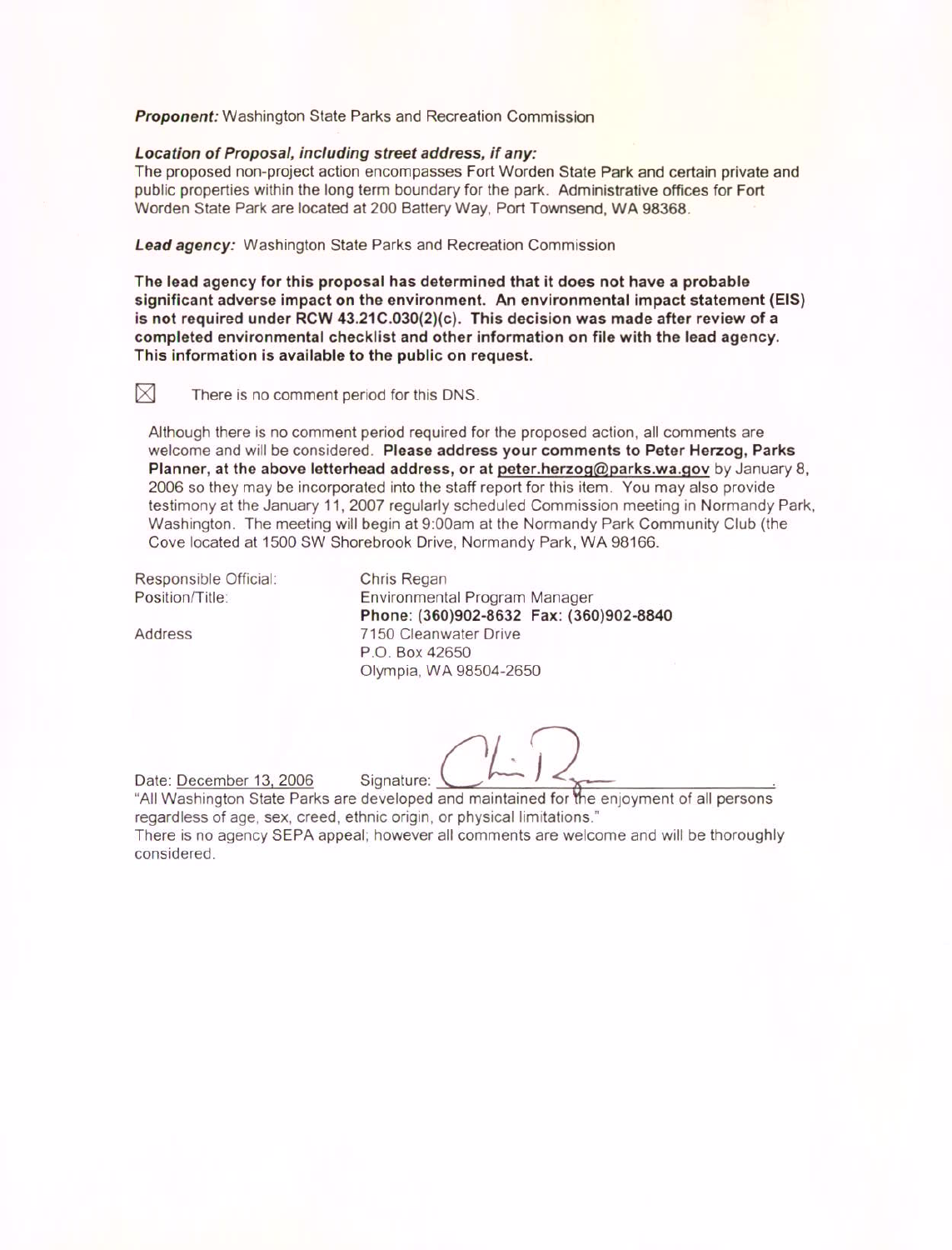#### A. BACKGROUND

#### **1. Name of proposed project, if applicable:**

Fort Worden State Park Long Range Plan – Adoption of Value Statements, Land Classifications, Long-Term Park Boundary, and Site & Facilities Use and Development Principles

#### **2. Name of applicant:** Washington State Parks and Recreation Commission

#### **3. Address and phone number of applicant and contact person:**

 Peter Herzog, Parks Planner 7150 Cleanwater Drive SW, PO Box 42650 Olympia, WA 98504-2650 Phone: 360 786-1164, E-mail: peter.herzog@parks.wa.gov

#### **4. Date checklist prepared:** November 2006

**5. Agency requesting checklist:** Washington State Parks and Recreation Commission (Commission)

#### **6. Proposed timing or schedule (including phasing, if applicable):**

Two prior phases of preparatory Commission actions have preceded this action. In March 2005, the State Parks and Recreation Commission adopted vision and mission statements for Fort Worden recommended by staff and the Fort Worden Advisory Committee. This action capped a six-month planning process that incorporated extensive work with park's advisory committee, input from over 80 participants at a public workshop, and correspondence from hundreds of park visitors and conference attendees. In August 2005, the Commission approved a planning process (planning roadmap) proposed by staff to guide a long range planning effort for the park. In addition to a planning sequence, the Commission's action included adoption of planning assumptions to serve as the basis for subsequent planning decisions. Agency staff determined that both of these Commission actions were exempt from SEPA review.

The current phase of planning seeks Commission adoption of value statements, land classifications, long-term boundary, and a series of site and facility use and development principles to guide development and administration of the park. The action also seeks Commission approval to continue planning guided by a life long learning concept, prepare architectural and site design guidelines, and appoint a volunteer task force to explore alternative administrative structures and otherwise assist staff in the next phase of planning for Fort Worden. The proposed Commission actions follow a nine-month public planning effort that included three workshops to gather input from the Fort Worden Advisory Committee, park staff, and staff of non-profit organizations resident at the park as well as two evening workshops to gather additional input from the public.

The Washington State Parks and Recreation Commission will take action on staff recommendations at its scheduled January 12, 2007 meeting at the Normandy Park Community Club (The Cove) Normandy Park, Washington. The Commission meeting begins at 9:00 a.m.

## **7. Do you have any plans for future additions, expansion, or further activity related to or connected with this proposal? If yes, explain.**

Yes, the current action requested of the Commission, if approved, authorizes the next phase of planning for Fort Worden State Park. The next phase will include preparation of a *site and facilities use and development plan* to assign specific use types (e.g., program, lodging, dining, or administrative space) to existing structures and to set locations in the park where new facilities might facilities should be constructed, if necessary to accommodate future needs of the park. Staff intends to bring the site and facilities use and development plan, along with recommendations for alternative administrative and governance structures to the Commission for adoption in the next 18-months. During this time, staff also intends to prepare park business and operations plans to implement the Commission's values, land classifications, long-term boundary, site & facility use and development principles adopted as part of the current action. Park business and operations plans are administrative documents that will be approved at the staff level when finalized.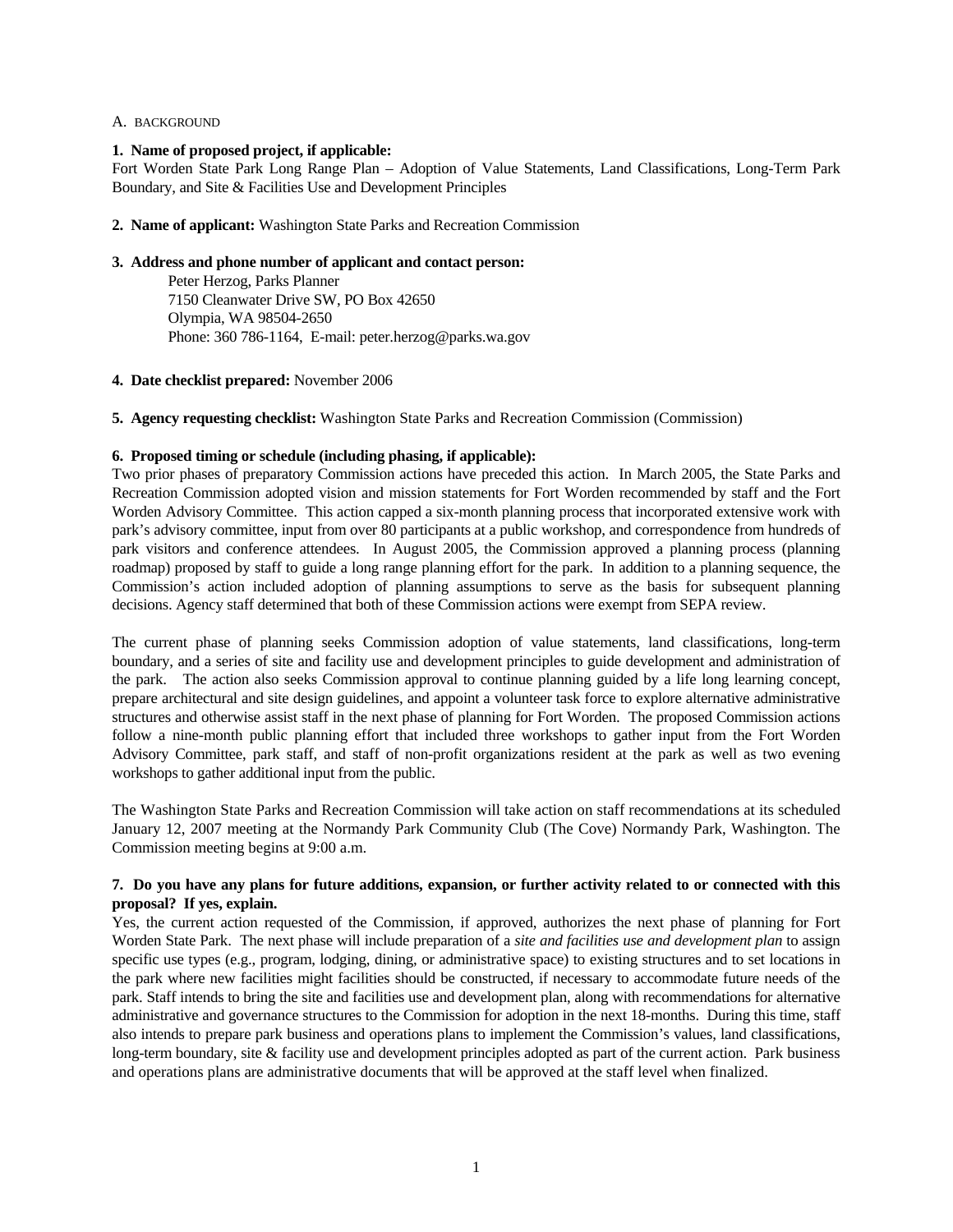Any future project actions depend upon securing adequate funding and regulatory approvals. Additional SEPA documentation will be prepared for specific project actions at such times when developments are proposed.

## **8. List any environmental information you know about that has been prepared, or will be prepared, directly related to this proposal.**

- Fort Worden Long Range Plan, Conceptual Facilities, Programs, and Services Recommendations, prepared by PRR for Washington State Parks, 2006.
- Fort Worden Long Range Plan, Preliminary Recommendations, prepared by PRR for Washington State Parks, 2006.
- Fort Worden Long Range Plan, Options, prepared by PRR for Washington State Parks, 2006.
- Fort Worden Long Range Plan, Opportunities and Constraints, prepared by PRR for Washington State Parks, 2006.
- Critical Areas Maps, GIS Data, Jefferson County, 2006
- Shoreline Master Program Update, City of Port Townsend, 2005
- Priority Habitat and Species Program, GIS Data, Washington State Department of Fish and Wildlife, 2006.
- Natural Heritage Program, GIS Data, Washington State Department of Natural Resources, 2006.
- Fort Worden National Historic Landmark Cultural Landscape: Analysis, Evaluation, and Recommendations, Washington State Parks, August 2004.
- National Wetland Inventory, GIS Data, US Fish and Wildlife Service, October 2003.
- Flood Maps, Federal Emergency Management Agency, October 2004.
- Coastal Processes and Shoreline Change around Port Townsend: Past, Present, and Future, Port Townsend Marine Science Center and Hugh Shipman, Washington State Department of Ecology, 2003.
- Final Report. Sediment Characterization Study. Fort Worden Marina Boat Basin. Berger/Abam Engineers. March 19, 1997.
- Marine Biological Baseline Survey for Fort Worden Boat Basin. Port Townsend Marine Science Center. September 27, 1996.
- SEPA checklist and DNS (non-project action) for revision of the Washington State Parks and Recreation Commission's Land Classification System, October 1995.
- Ft. Worden Marina Silting, report and evaluation by Wolf Bauer, Shore Resource Consultant, prepared May 18, 1991.
- Ft. Worden Boat Basin Sedimentation, report and evaluation by Maurice Schwartz, Coastal Consultant; August 19, 1994.
- National Register of Historic Places Inventory Nomination Form, Fort Worden Historic District, 1976

## **9. Do you know whether applications are pending for governmental approvals of other proposals directly affecting the property covered by your proposal? If yes, explain.**  None known

## **10. List any government approvals or permits that will be needed for your proposal, if known.**  Only Commission approval is required for this non-project action.

## **11. Give brief, complete description of your proposal, including the proposed uses and the size of the project and site. There are several questions later in this checklist that ask you to describe certain aspects of your proposal. You do not need to repeat those answers on this page. (Lead agencies may modify this form to include additional specific information on project description.)**

The review for this proposal will be phased. "Phased review" means the coverage of general matters in broader environmental documents, with subsequent narrower documents concentrating solely on issues specific to the later analysis (WAC 197-11-776). Phased review will allow State Parks to focus on decisions regarding the proposed values, land classifications, long-term boundary, and site and facilities use and development principles. This is the first non-exempted phase of environmental analysis for Fort Worden State Park long range planning. Subsequent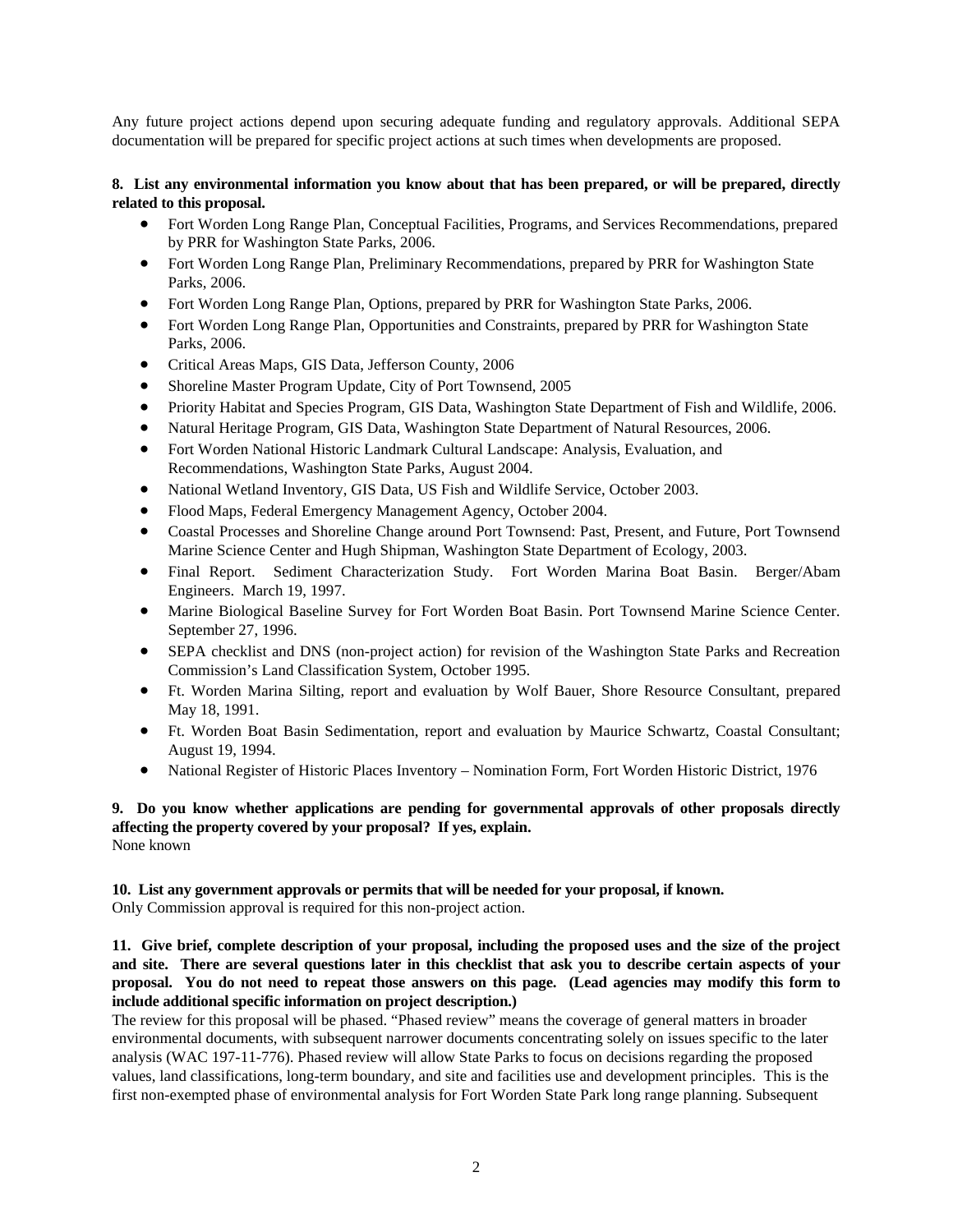phases will include environmental analysis for additional non-project and project actions at such time developments or other actions are proposed.

The full range of potential actions by the Commission will be outlined in the agenda item for the January 11, 2007 Commission meeting, which is incorporated in total by reference into this document. Persons interested in a detailed understanding of the proposal should familiarize themselves with descriptive materials in the agenda item. The agenda item will be available December 28, 2006 on the agency's website: [www.parks.wa.gov/plans/ftworden](http://www.parks.wa.gov/plans/ftworden) or in hard copy by request. Contact Nata Hurst, PO Box 42650, Olympia, WA 98504-2650, call 360 902-8638, E-mail: [nata.hurst@parks.wa.gov](mailto:nata.hurst@parks.wa.gov).

The proposal seeks Washington State Parks and Recreation Commission approval of:

1) Value statements to serve as an extension and further refinement of the Vision and Mission statements previously adopted by the Commission for Fort Worden State Park.

2) A long-term boundary for Fort Worden that includes certain private and public lands near the park in the City of Port Townsend and in unincorporated Jefferson County. The long-term boundary of the park represents that area which the agency deems desirable for management in manner that furthers the conservation, recreation, and education mission of the park. Inclusion within the long-term boundary does not necessarily indicate a desire of the agency to own the property. Options include less than full acquisition of certain property rights, management agreements, or other cooperative practices.

3) Land Classifications for properties within the long-term boundary. The purpose of land classification is to provide general policy guidance to staff on appropriate management and use of land holdings in the state park. The land classification system was revised in October 1995, and is codified under WAC 352-16.

4) Site and facility use and development principles to guide future use and development of Fort Worden State Park.

5) Other administrative direction regarding future planning tasks.

#### Value Statements

Through the long-range planning process, staff has prepared value statements to extend the intent and refine direction of the park's adopted mission and vision statements. The Fort Worden Advisory Committee, park staff and staff of organizations resident at the park, and the public reviewed and provided input on these statements through a series of long range planning workshops. Staff is recommending the Commission adopt the following value statements to guide future planning, development, and administration of Fort Worden.

#### Stewardship

Fort Worden State Park develops, cares for and manages the park and serves visitors, volunteers and donors through local, native and sustainable environments and economies. Activities, programs and individual visitor experiences at the park are framed around discovery of, attentiveness to, education about and deep appreciation of its specific natural, cultural and historic environments.

#### Integration

The economic vitality of the park is a direct function of the economic vitality of all Fort Worden State Park partners and the Port Townsend community. All businesses, programs and services at the park are dynamically integrated in the demonstration of shared and interrelated core values and economic strategies.

#### Learning: Creativity & Discovery

Fort Worden State Park serves individuals and gatherings dedicated to preserving and revitalizing cultural traditions, taking creative risks and generating new practices, ideas, and conversations.

#### Culture of Hospitality

Programs, services and facilities are designed, developed and promoted to attract, welcome and be accessible to all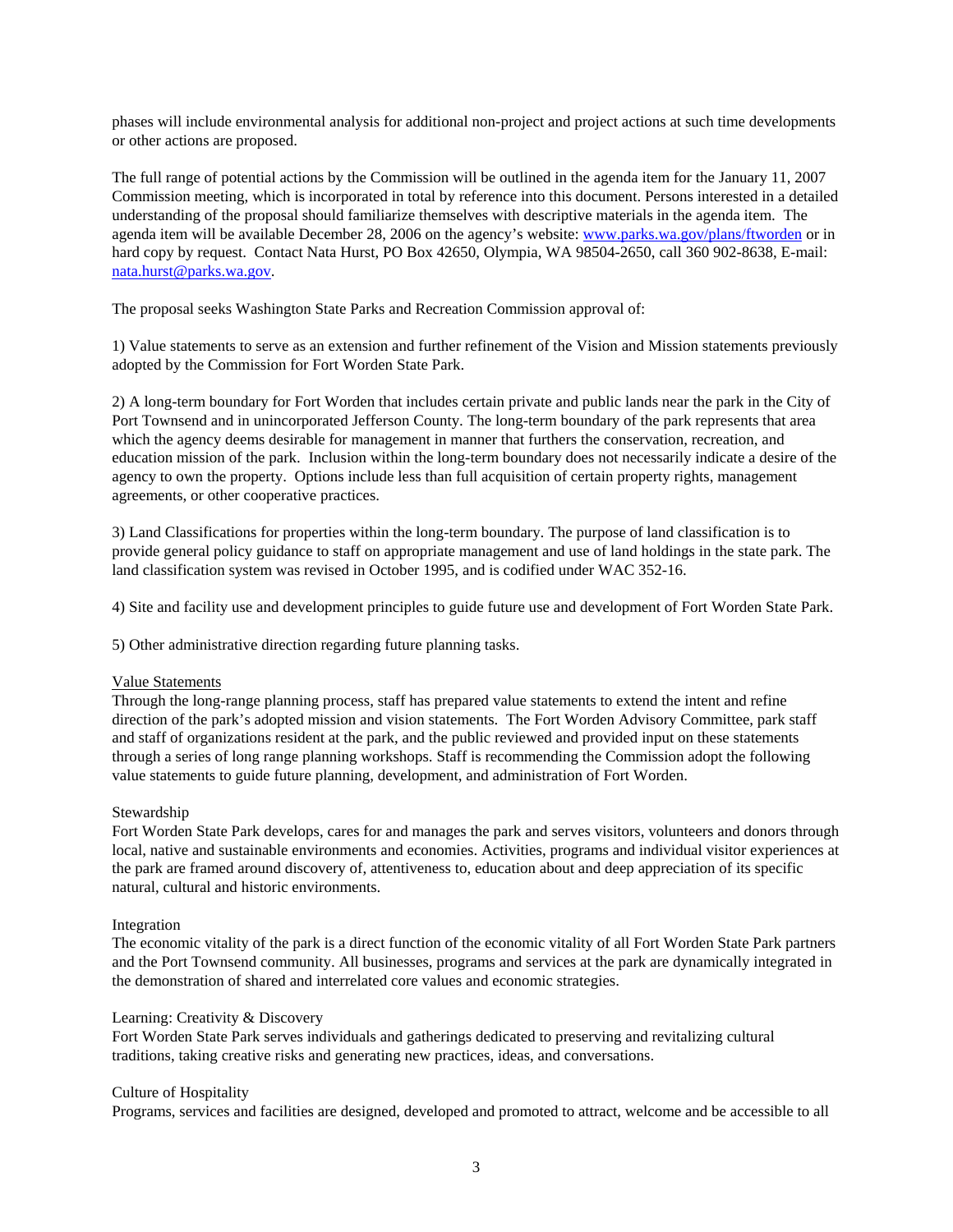individuals whose interests are aligned with the missions, visions and values of the park partners. Play

A commitment to individual health, renewal and transformation is enhanced by maintaining open space and facilities for retreat and enjoyment, as well as self-directed and organized outdoor programs that heighten respect for natural and cultural environment.

## Long-Term Boundary

The purpose of a long-term boundary is to take a big picture look at what lands, independent of ownership, might advance the vision and goals of the park. This process not only considers whether an adjoining property would make a suitable addition, but also considers whether agency-owned property should be retained or might appropriately be considered surplus to park needs. Including a privately owned property in a long-term boundary does not necessarily mean the agency wants to purchase it. It simply means that it would be in the park's best interest if the property were managed in a way that complements development and operation of the park. Any of the following possibilities could apply.

The agency might:

- Seek to formalize an agreement with an adjacent property owner to advance a shared property management goal.
- Solicit a conservation easement from an adjacent property owner to protect certain natural or cultural features.
- Readily accept a donation of all or part of a private property.
- Consider exchanging agency-owned property for a private property.
- Consider purchase of a private property in fee.

Staff is recommending Commission adoption of a long-term boundary for Fort Worden that includes the following properties:

- North Beach County Park.
- Barrymore property adjacent to Chinese Gardens.
- Port of Port Townsend tidelands along Admiralty Inlet
- Other State Department of Natural Resources tidelands fronting park ownership
- Point Wilson Lighthouse Reservation

Figure 1 provides a graphical representation of land classifications and long-term park boundary. Note color-coding of the classification types as follows: Recreation (magenta color), Resource Recreation (bluish color), and Heritage (yellowish). Half-tone shades of these colors describe classification of lands that are not owned by State Parks, but are included in the recommended long-term park boundary.

The above listed properties would only be acquired if the current owners desired to divest these holdings. State Parks will approach acquisition, as identified in this action, on a willing-seller basis. All future actions related to land acquisition will constitute additional agency actions and are subject to SEPA analysis.

## Land Classifications

With the input of the Fort Worden Advisory Committee and the public, staff has developed a recommended land classification for Fort Worden. Land classification is a zoning system that sets management intent and the appropriate intensity of use and development within a park. Land classification is regulated by chapter 352-16 WAC. Although all classifications were considered for the park, only three are proposed as part of this action. Land classifications proposed for the park are:

- (1) *Heritage areas* are designated for preservation, restoration, and interpretation of unique or unusual archaeological, historic, scientific, and/or cultural features, and traditional cultural properties, which are of statewide or national significance.
- (2) *Recreational areas* are suited and/or developed for high-intensity outdoor recreational use. At Fort Worden such areas may include conference centers, cultural and/or educational centers,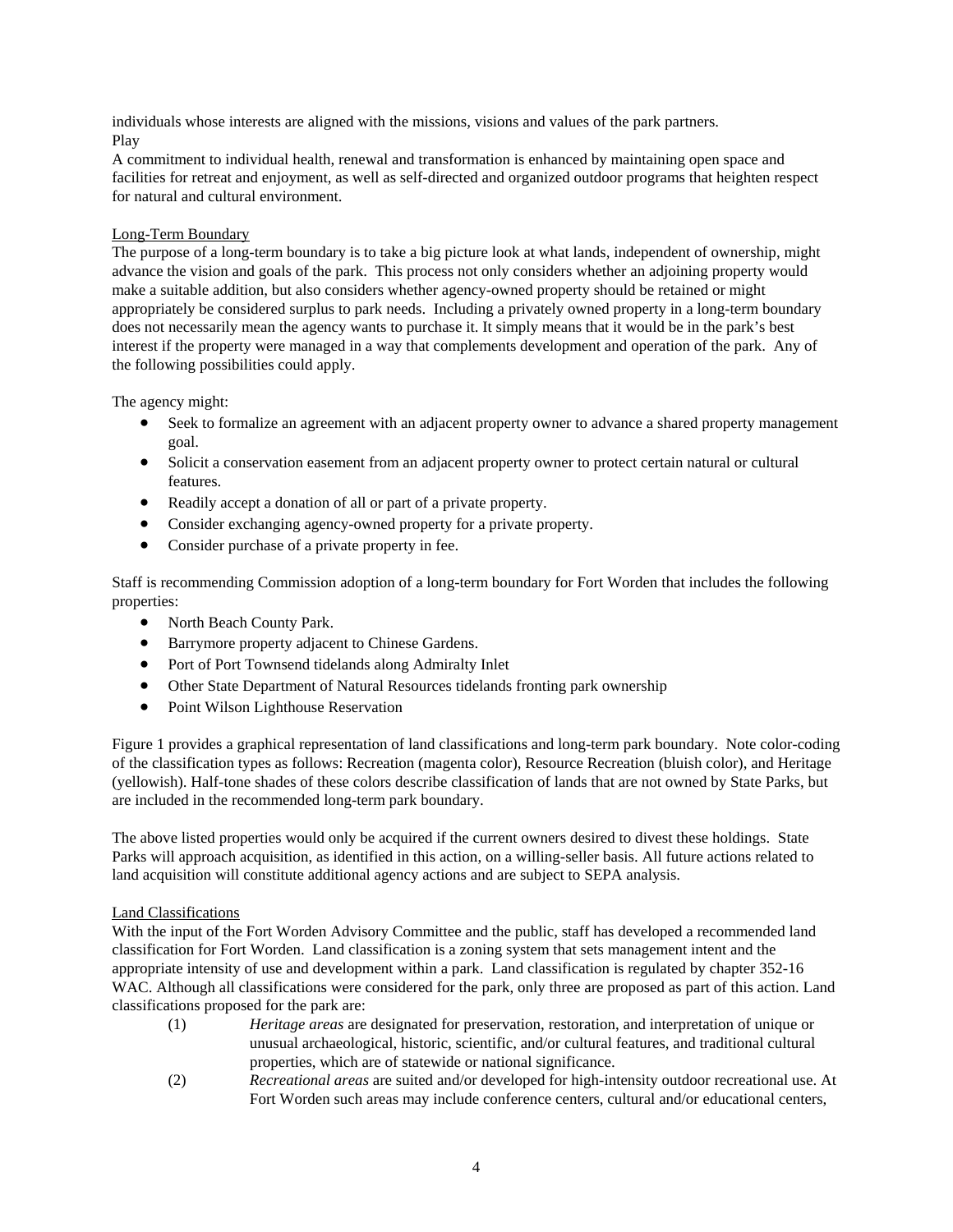campgrounds, or other uses serving large numbers of people.

(3) *Resource recreation areas* are suited and/or developed for natural and/or cultural resourcebased medium-intensity and low-intensity outdoor recreational uses.

The Fort Worden Advisory Committee, park staff and staff of organizations resident at the park, and the public reviewed and provided input on the proposed land classifications at a series of long range planning workshops held on November 1, 2006. Agency staff has incorporated input received at the workshops into the proposed land classifications. Recommended classifications were chosen to provide the highest level of protection to the park's historic and cultural resources while considering current and projected recreational, educational, and cultural use of the park.

**Heritage Areas:** The proposed action classifies the majority of the park as a Heritage Area to reflect its status as a National Historic Landmark, a designation reserved for the nation's most significant historic properties. Park areas within the proposed Heritage classification include the main park campus (garrison post), artillery hill, and most of the beach area comprising Thompson Spit. The heritage classification will allow for adaptive reuse of the facility and uses in keeping with the historic importance of the site. Any uses or facilities deemed inappropriate in a heritage classification will not be considered. Specific treatments to historic structures and landscapes will be reviewed for consistency with State's Parks Cultural Resource Policy and the Secretary of Interior Standards and Guidelines for Historic Preservation.

**Recreation Areas:** The proposed action classifies both park campgrounds as Recreation Areas to permit camping opportunities to continue. The lower campground Recreation Area encompasses the existing campground in its present configuration, thereby limiting sites to their present number. While demand for camping in this area could justify expansion, further intrusion into the historic landscape would continue to erode the site's historical integrity and is therefore not recommended by the planning team.

The upper campground, by contrast, is located in an area that could accommodate expansion without adverse impact on historical integrity. Areas immediately south and east of the upper campground have limited historical significance and are visually shielded from historical areas by topography. The proposed action therefore classifies the upper campground as a Recreation Area including existing sites and an expansion area for up to 20 additional sites to the south and east of the present campground. Eight of these sites will be reserved as host sites to accommodate existing host sites removed from other areas of the park. Plans for campground expansion will undergo additional SEPA review during preparation of the site and facilities use and development plan in the next phase of the project.

Power boating and launch ramps are not currently permitted in Heritage Areas under the land classification system management guidelines. The proposed action consequently classifies the existing boat launch, boat haven, and wharf as a Recreation Area to allow existing boating activity to continue. The proposal further asks the Commission delegate authority to the Director to re-classify the boat launch, boat haven, and wharf as Heritage Area and authorize the power boating activity, should the Director choose to revise classification management guidelines to permit (or conditionally permit) boat launch facilities and power boating in Heritage Areas in the future.

Within the long-term park boundary, the proposed action also classifies the Barrymore residence within a small Recreation Area. This classification permits the retention of this structure should it be acquired by the park in the future.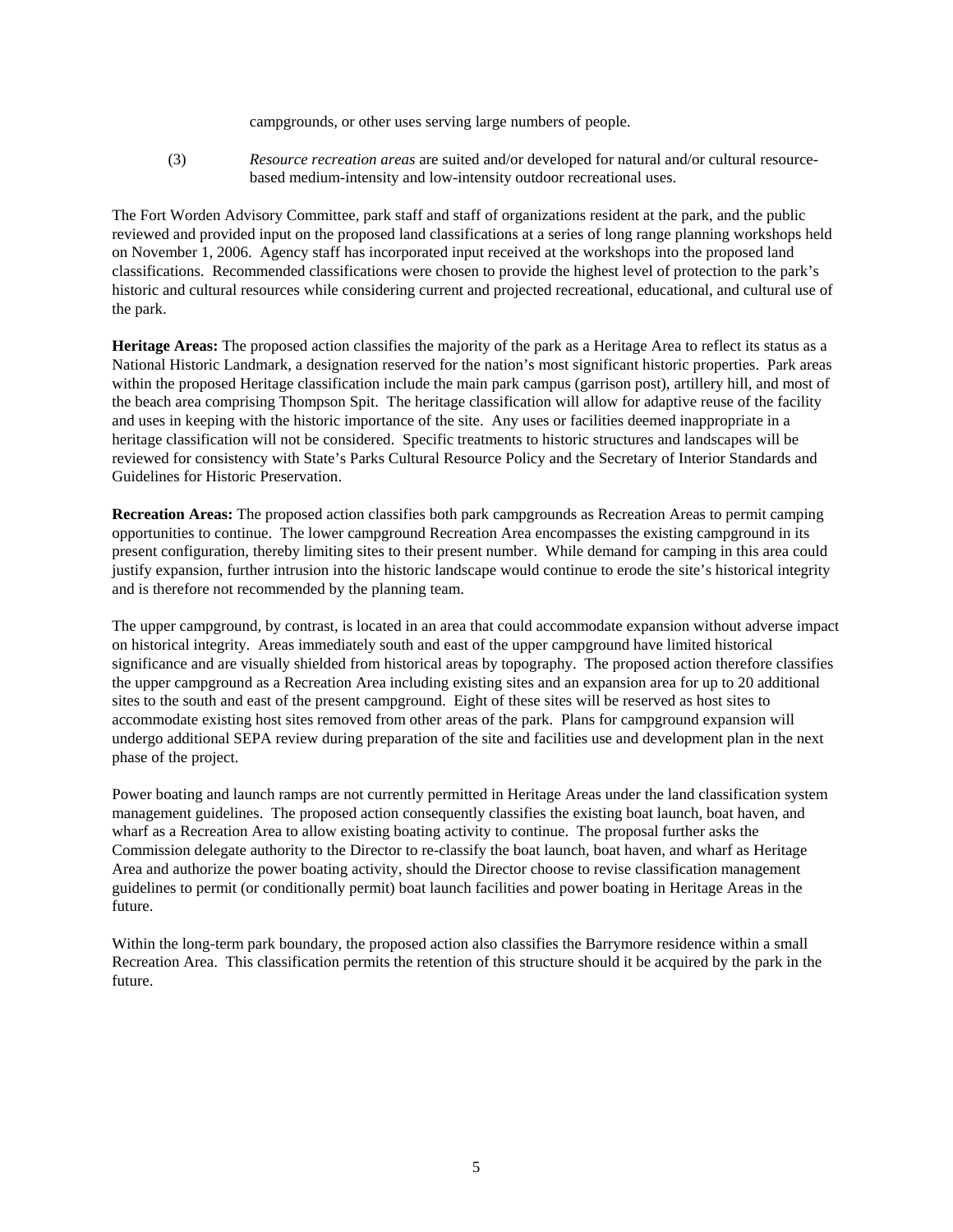

Figure 1: Proposed Land Classification and Long-Term Boundary

**Resource Recreation Areas:** The proposed action classifies areas within the original military reservation south of the developed Garrison, upper campground, and Artillery Hill as Resource Recreation Areas. While still significant cultural landscapes, these areas contribute to the integrity of the historic district primarily through their lightly developed state and the visual separation they provide between the park and contemporary development outside. The Resource Recreation classification ensures protection of cultural landscapes while allowing existing hiking and cycling trail activities to continue in the existing, largely undeveloped state.

The proposed action classifies Chinese Gardens, including the cleared meadow and pond between the south military reservation boundary of Fort Worden and residential lots along Kuhn Street, North Beach County Park, and portion of the Barrymore Property as Resource Recreation Areas. These areas currently include vault toilets and a primitive parking area providing for trail and informal picnic activities. The Resource Recreation classification ensures protection of this cultural landscape, allows existing facilities and uses, and limits additional development consistent with preservation of cultural landscapes and natural features.

The proposed action classifies tidelands within the proposed long-term park boundary, including those owned by State Parks, Department of Natural Resources, US Coast Guard, and Port of Port Townsend, as Resource Recreation Areas. The Resource Recreation classification permits existing boating activities, algae harvest, and other traditional beach activities (e.g., picnicking, swimming, sunbathing, kite flying, and beachcombing) to continue. The proposed classification recognizes that the large numbers of visitors using the park's beaches constitutes a medium-intensity activity. A more restrictive classification is therefore not proposed. Recreational development in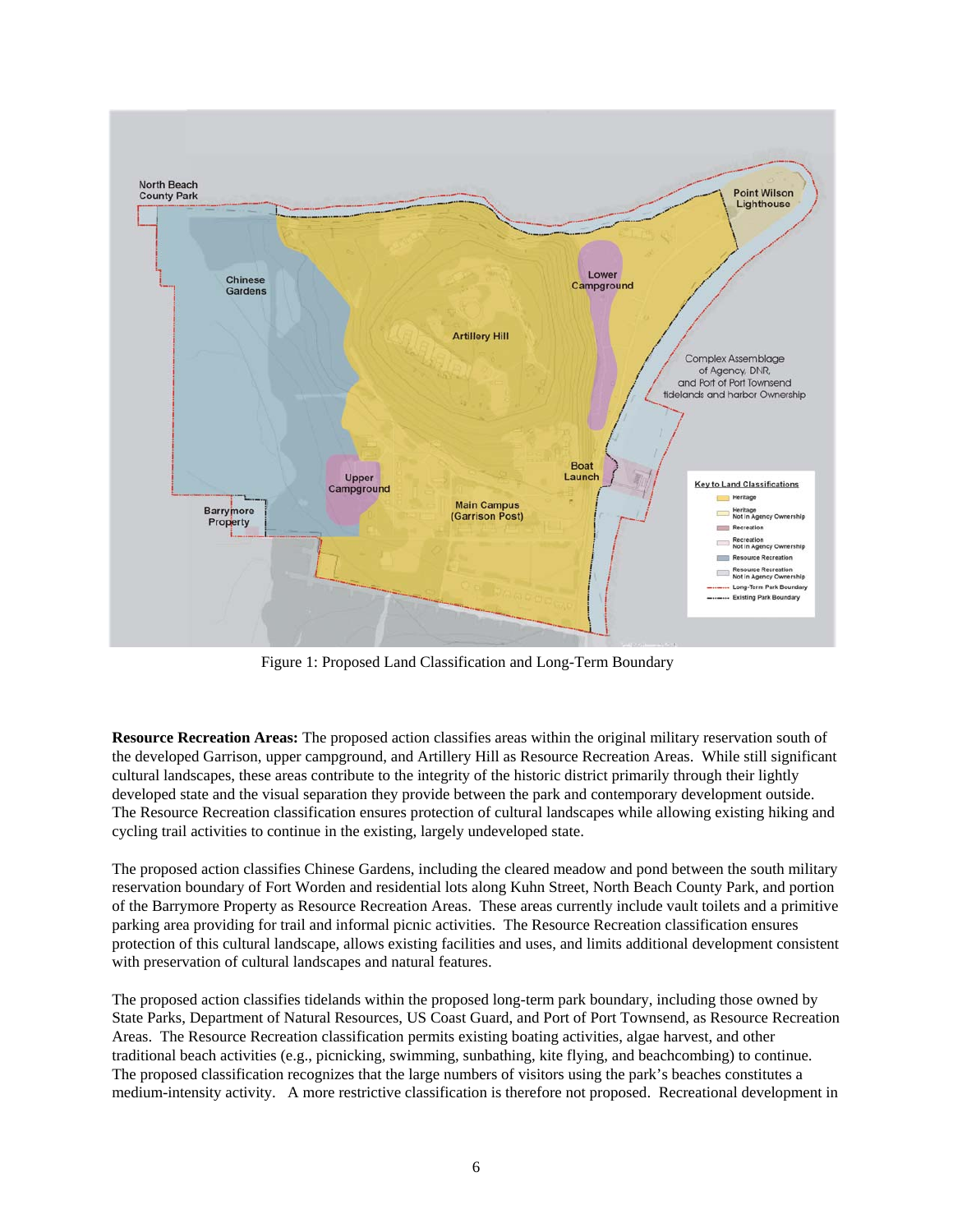Resource Recreation Areas is limited to medium-intensity, intended to balance any development with preservation of the historic landscape and protection natural plant and animal communities. This classification therefore provides a significant level of protection to these areas.

Important note: The proposal classifies State Parks' land, as well as adjacent and public and private holdings identified as appropriate to include in the park's long-term boundary. Proposed land classifications are for State Parks policy direction only and should not be used as a basis for making local government decisions on private land holdings.

## Site and Facilities Use and Development Principles

Through preparation of the Long Range Plan, park staff, Advisory Committee, and the public suggested many ideas for protection and development of Fort Worden. Participants clearly wanted to preserve the park's historical features and understand the significance of its National Historic Landmark status. Many also urged that planning incorporate environmentally sustainable development practices during park rehabilitation and development. This includes actions to treat stormwater runoff, reduce paving and impervious surfaces, planting drought resistant vegetation and reduce irrigation, and otherwise restore and enhance the site's biological functioning. Participants also wanted to retain Fort Worden's community, regional, and state park functions and not let new activities and developments displace existing uses.

From this and other input, a series of principles emerged that resonated with participants regardless of their preference on programmatic direction (see Appendix A: Site and Facilities Use and Development Principles). Staff is recommending that the Commission adopt these principles to guide future planning, use decisions, and other park rehabilitation and development activities. Decisions about facility rehabilitation and development, assignment of building uses, transportation and circulation planning, infrastructure, site improvements, and other detailed planning will be addressed through preparation of a *site and facility use and development plan* during the next phase of this project. This later plan will also undergo SEPA analysis and review. Among other environmental impacts, issues raised regarding potential traffic impacts on adjacent neighborhoods will be reviewed and addressed at that time.

**12. Location of the proposal. Give sufficient information for a person to understand the precise location of your proposed project, including a street address, if any, and section, township, and range, if known. If a proposal would occur over a range of area, provide the range or boundaries of the site(s). Provide a legal description, site plan, vicinity map, and topographic map, if reasonably available. While you should submit any plans required by the agency, you are not required to duplicate maps or detailed plans submitted with any permit applications related to this checklist.** 

Fort Worden State Park is located at the northeastern tip of the Quimper Peninsula where the Strait of Juan de Fuca meets Admiralty Inlet. The park is located in Sections 25, 26, 27, 34, 35, 36; Township 31 North; Range 1 West. The park address is 200 Battery Way, Port Townsend, WA 98368. Note: The above description does not constitute a legal description of Fort Worden State Park properties, and should not be considered as such. See Figure 1 for park boundaries and locations.

#### B. ENVIRONMENTAL ELEMENTS

#### **1. Earth**

#### **a. General description of the site (circle one): Flat, rolling, hilly, steep slopes, mountainous, other . . . . . .**

Fort Worden is separated into three topographic areas. Artillery hill forms the highest point in the park at about 250 feet in elevation. The north slope of Artillery hill forms a high-bank shoreline with vertical and near vertical cliffs down to the narrow beach below. The main campus (garrison post), including most park buildings, lies below Artillery Hill to the south at about 100 feet in elevation on gently rolling slopes and constructed terraces. The park's beach area is located east of both Artillery Hill and the main campus and is connected to the main campus by roadway. The beach area is mainly flat and made up of sand spit, dunes, and filled coastal wetlands. Point Wilson forms the park's northeast tip.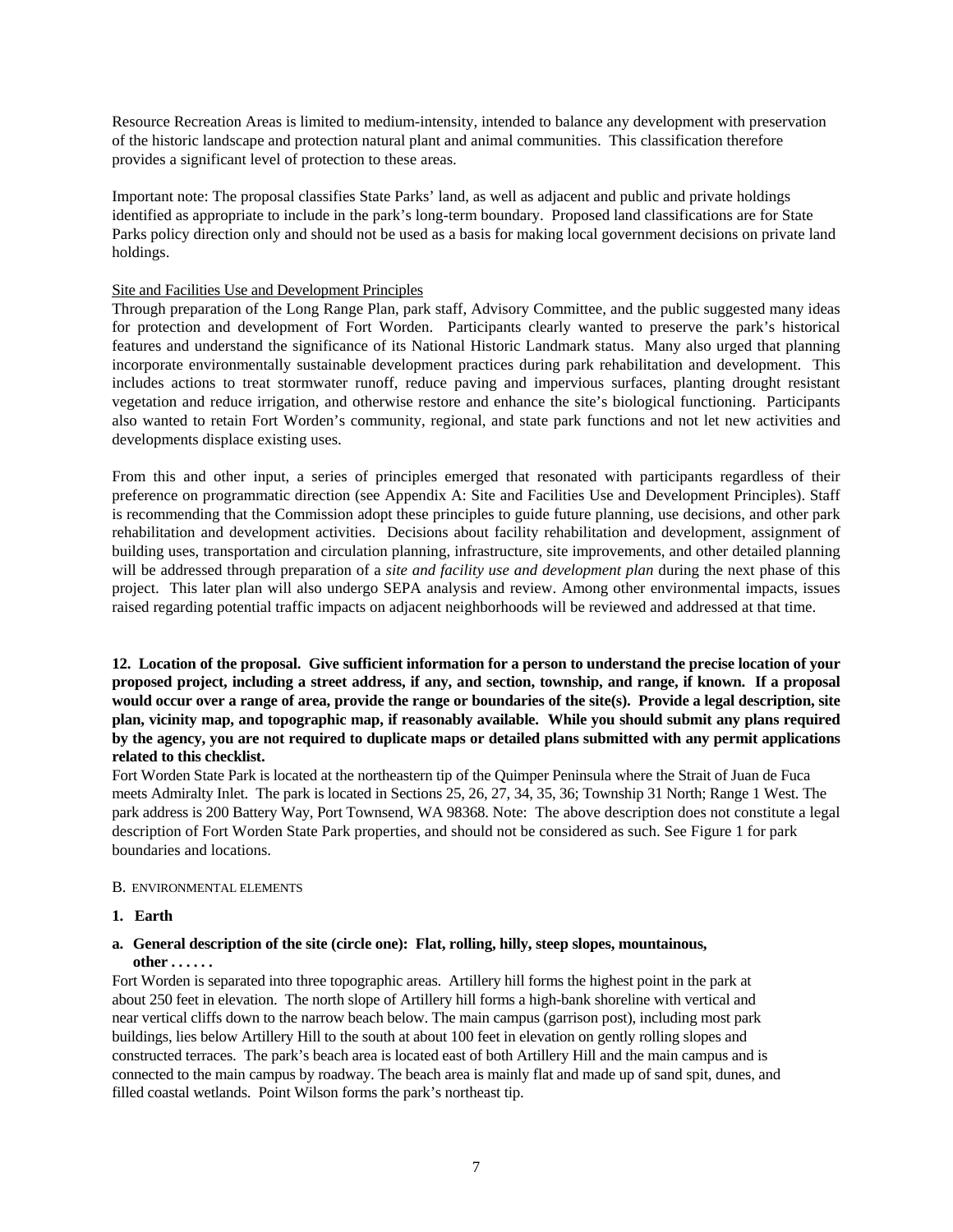## **b. What is the steepest slope on the site (approximate percent slope)?**

North slopes of Artillery Hill include vertical and near vertical cliffs.

## **c. What general types of soils are found on the site (for example, clay, sand, gravel, peat, muck)? If you know the classification of agricultural soils, specify them and note any prime farmland.**

The Natural Resource Conservation Service (formally known as the Soil Conservation Service) 1973 Soil Survey for Jefferson County Area indicates that the following soils occur within the boundary of the park (NRCS 1973):

- Clallam gravelly sandy loam, 0-15% (CmC)
- Cassolary sandy loam  $0 15\%$  slopes (CfC)
- Cassolary sandy loam  $15 30\%$  slopes (CfD)
- Clallam gravelly sandy loam  $15 30\%$  slopes (CmD)
- Hoypus gravelly sandy loam  $0 15\%$  slopes (HvC)
- Rough Broken Land (Ro)
- San Juan gravelly sandy loam, 0-8% (SaB)
- Wapato silty clay loam, (Wa)
- Swantown gravelly loam, 0-8% (SuB)

## **d. Are there surface indications or history of unstable soils in the immediate vicinity? If so, describe.**

The high bank shoreline on the north slopes of Artillery Hill shows a history of landslides. Portions of the sand spit forming Point Wilson have been armored with riprap. Although the US Coast Guard has maintained and replaced riprap at intervals in the past, winter storms and wave action continue to erode this shoreline. Without continued maintenance and replacement of riprap, this shoreline can be expected to erode, resulting in the destruction of Point Wilson Lighthouse.

## **e. Describe the purpose, type, and approximate quantities of any filling or grading proposed. Indicate source of fill.**

None, this is a non-project action.

#### **f. Could erosion occur as a result of clearing, construction, or use? If so, generally describe.**

The proposed non-project action will not result in erosive activities. Land classification designation for this park has incorporated sensitive geological hazard areas to prevent future project actions within such areas. Future project actions will include appropriate location, sustainable design, and implementation of Washington Department of Ecology's Best Management Practices to prevent and reduce erosion and landslide activity.

## **g. About what percent of the site will be covered with impervious surfaces after project construction (for example, asphalt or buildings)?**

None as a result of the proposed non-project action. New construction proposed as part of future non-project and project actions may add impervious surfaces to the site.

#### **h. Proposed measures to reduce or control erosion, or other impacts to the earth, if any:**

Proposed Site and Facilities Use and Development Principles will guide future non-project and project actions. Principles include direction to remove unnecessary paving and to restore these areas with drought tolerant grasses, grass pavers, or other native vegetation as appropriate and consistent with preservation of the site's historic character defining features. Principles also direct that parking capacity target typical summer/weekend demand, with peak event parking provided in areas constructed with pervious grass pavers. Future project actions will include appropriate location to avoid geologic hazards, employ sustainable design, and the implementation of Washington Department of Ecology's Best Management Practices to prevent and reduce erosion and landslide activity.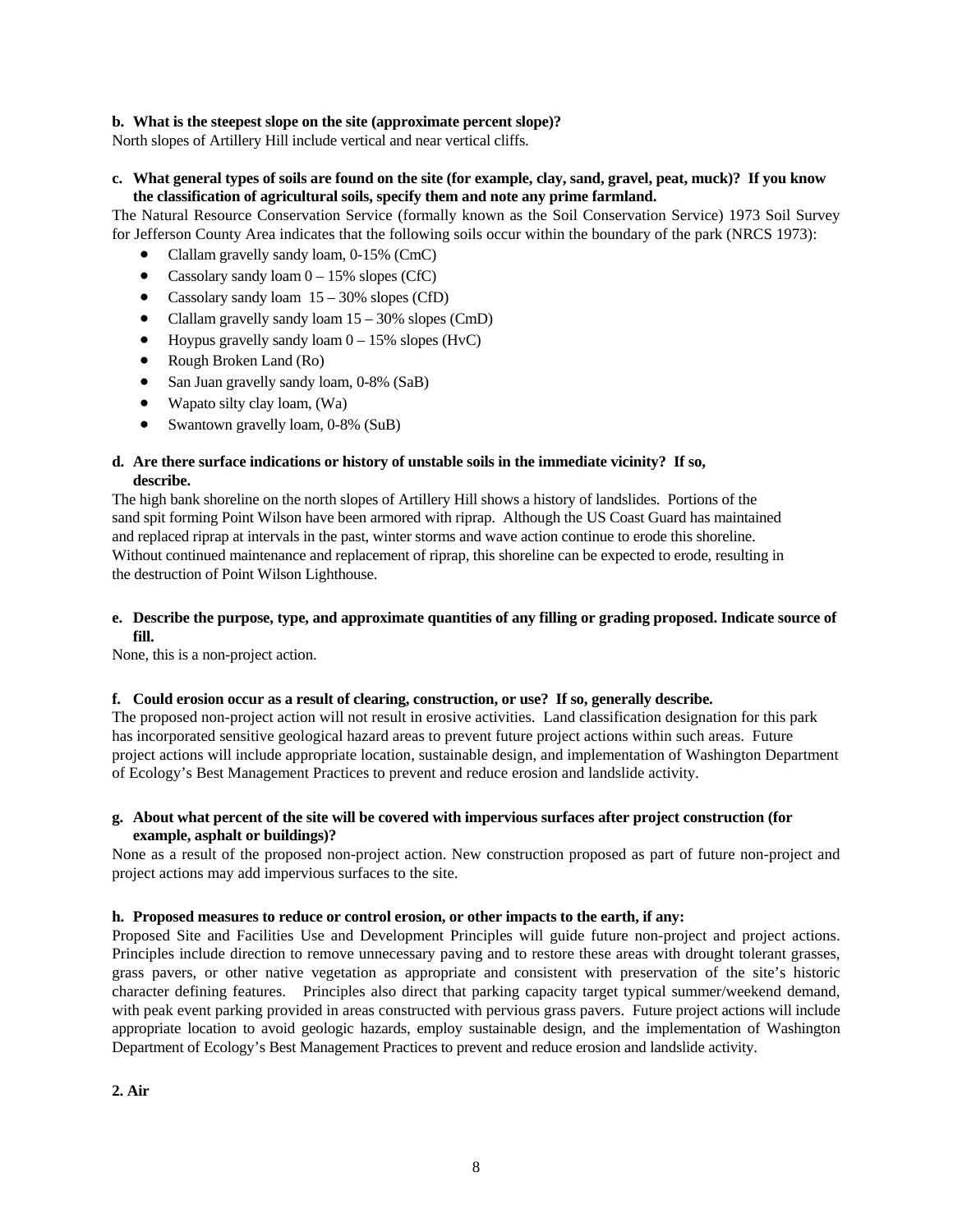**a. What types of emissions to the air would result from the proposal (i.e., dust, automobile, odors, industrial wood smoke) during construction and when the project is completed? If any, generally describe and give approximate quantities if known.** 

None for this non-project action. Future project actions may result in minor exhaust and minor fugitive dust emissions (particulate matter).

**b. Are there any off-site sources of emissions or odor that may affect your proposal? If so, generally describe.** 

Odor from the nearby pulp mill is noticeable under specific wind conditions. Effect may be to reduce attractiveness of the park as a recreational, education, or cultural destination. Infrequency of noticeable odor in the park has resulted in very little impact on the park experience.

## **c. Proposed measures to reduce or control emissions or other impacts to air, if any:**

Proposed Site and Facilities Use and Development Principles will guide future non-project and project actions. Principles include direction to develop a transportation plan in coordination with the City of Port Townsend. In addition to optimizing mass transit and establishing other non-motorized transportation links to destinations within the City, this plan will explore the potential for an alternative fuel powered park shuttle to reduce personal vehicle use and related exhaust emissions.

## **3. Water**

- **a. Surface:** 
	- **1) Is there any surface water body on or in the immediate vicinity of the site (including year-round and seasonal streams, saltwater, lakes, ponds, wetlands)? If yes, describe type and provide names. If appropriate, state what stream or river it flows into.**  Yes, the park includes approximately 11,000 ft. of saltwater shoreline on Admiralty Inlet and the Strait of Juan de Fuca. The Chinese Gardens area in the southern portion of the park includes an unnamed freshwater pond. In addition, the National Wetland Inventory (NWI) and Washington Department of Fish and Wildlife GIS databases indicate that palustrine and lacustrine wetlands occur within park boundaries (WSPRC GIS Library 2006). Any project actions proposed near and/or within these wetland areas will require wetland determinations, delineations, and appropriate mitigating measures.
	- **2) Will the project require any work over, in, or adjacent to (within 200 feet) the described waters? If yes, please describe and attach available plans.**

No work over, in, or adjacent to the described waters is required for this non-project action. The classification of the shoreline areas as Heritage and Resource Recreation Areas will not preclude development, but will require that any development be in keeping with the cultural landscape. Such requirements will minimize the site's development potential, and resulting impacts.

**3) Estimate the amount of fill and dredge material that would be placed in or removed from surface water or wetlands and indicate the area of the site that would be affected. Indicate the source of fill material.** 

No fill or dredge material is required for this non-project action.

- **4) Will the proposal require surface water withdrawals or diversions? Give general description, purpose, and approximate quantities if known.**  No surface water withdrawal or diversions are required for this non-project action.
- **5) Does the proposal lie within a 100-year floodplain? If so, note location on the site plan.**  All areas of the park are outside of the 100-year and 500-year floodplains.
- **6) Does the proposal involve any discharges of waste materials to surface waters? If so, describe the type of waste and anticipated volume of discharge.**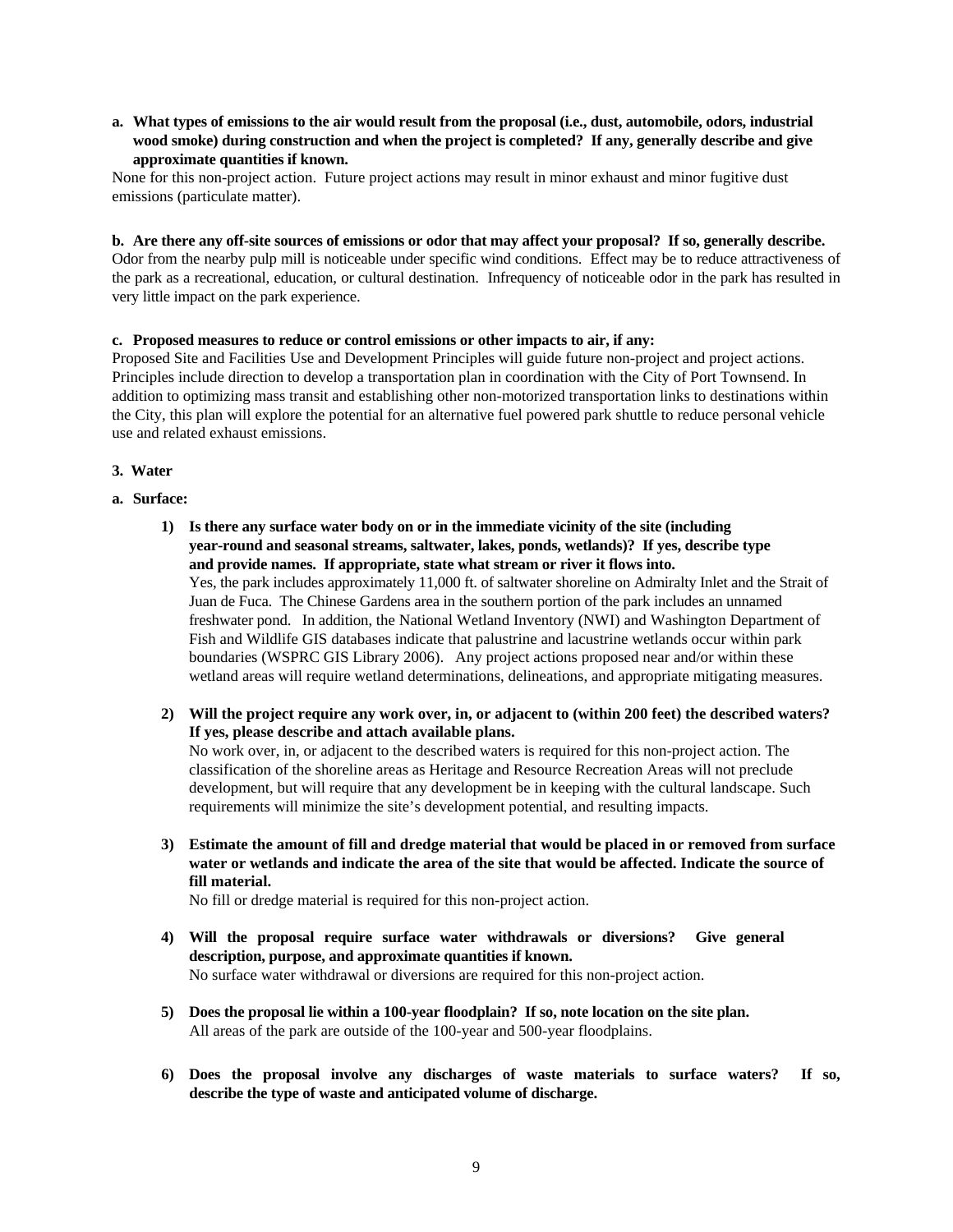No discharges of waste materials to surface waters will result from this non-project action.

## **b. Ground:**

- **1) Will ground water be withdrawn, or will water be discharged to ground water? Give general description, purpose, and approximate quantities if known.**  No ground water will be withdrawn or discharged as a result of this non-project action.
- **2) Describe waste material that will be discharged into the ground from septic tanks or other sources, if any (for example: Domestic sewage; industrial, containing the following chemicals. . . ; agricultural; etc.). Describe the general size of the system, the number of such systems, the number of houses to be served (if applicable), or the number of animals or humans the system(s) are expected to serve.**

None for this non-project action. The park is connected to city sewer; any future projects may increase quantities of waste discharged to the city's sewer system.

## **c. Water runoff (including stormwater):**

**1) Describe the source of runoff (including storm water) and method of collection and disposal, if any (include quantities, if known). Where will this water flow? Will this water flow into other waters? If so, describe.** 

No surface water runoff will be generated by this non-project action. Future project actions that result in generation of storm water runoff will include collection techniques consistent with the State Department of Ecology's Stormwater Management Manual for Western Washington.

**2) Could waste materials enter ground or surface waters? If so, generally describe.** 

No waste material will enter ground or surface waters as a result of this non-project action.

## **d. Proposed measures to reduce or control surface, ground, and runoff water impacts, if any:**

Proposed Site and Facilities Use and Development Principles will guide future non-project and project actions. Principles include direction to reduce impervious surfaces and restore sites with drought resistant grasses, grass pavers, or other native vegetation. The proposed action also classifies saltwater shorelines and tidelands as Resource Recreation Areas. This classification limits recreational activity and development to medium-intensity, thereby permitting existing uses to continue, while limiting future development. Specific measures to improve collection and treatment of storm water runoff will be addressed as part of future non-project and project actions.

#### **4. Plants**

## **a. Check or circle types of vegetation found on the site:**

- X \_ deciduous tree: alder, maple, aspen, other
- $X$  evergreen tree:  $f_{ir}$ , cedar, pine, other
- X shrubs
- X grass
- no pasture
- X crop or grain
- X wet soil plants: cattail, buttercup, bullrush, skunk cabbage, other
- X water plants: water lily, eelgrass, milfoil, other
- X other types of vegetation

## **b. What kind and amount of vegetation will be removed or altered?**

No vegetation will be altered as part of this non-project action.

#### **c. List threatened or endangered species known to be on or near the site.**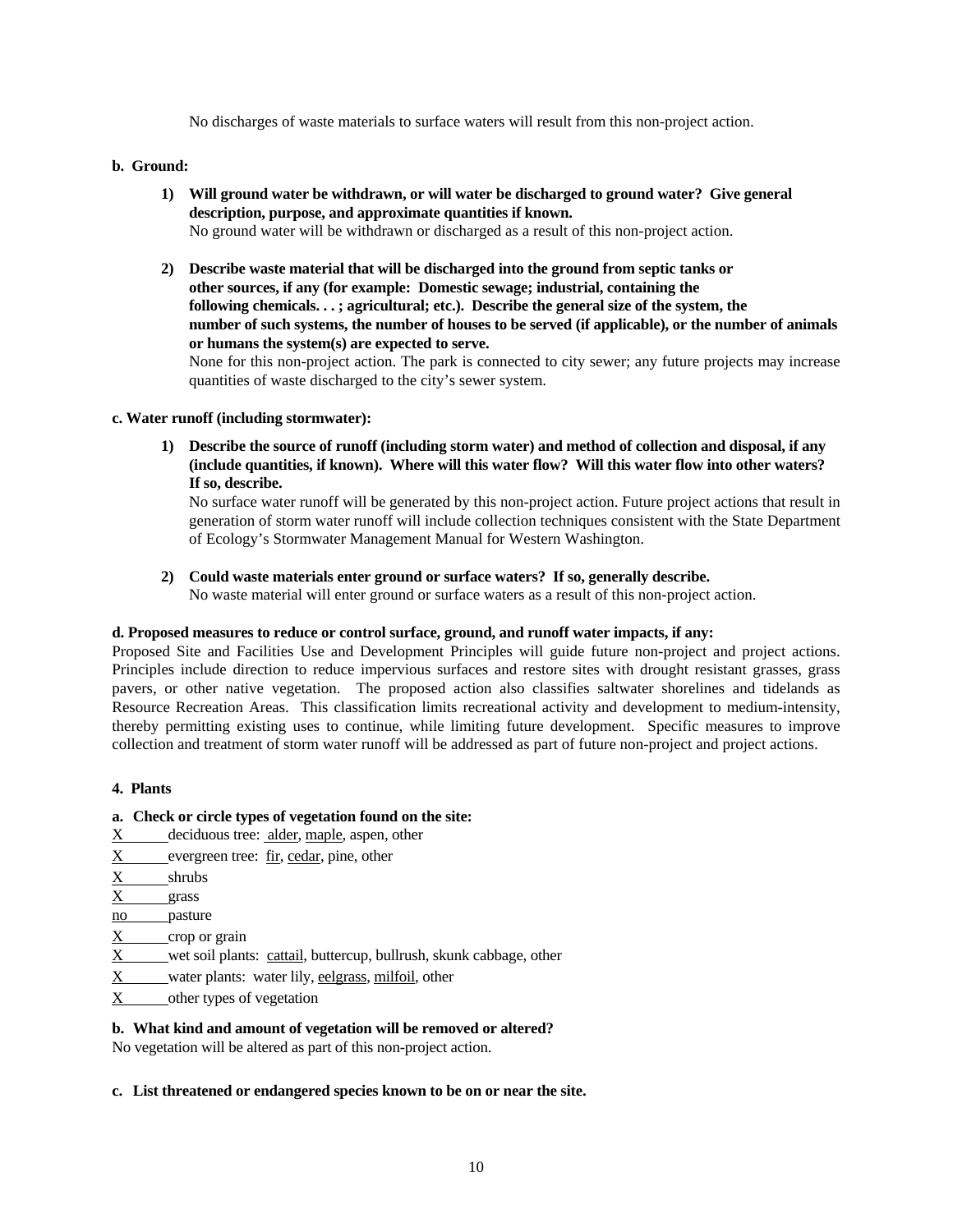According to the Natural Heritage Program database, Washington Department of DNR, current as of June 2006, no threatened or endangered plant species have been observed on the site.

## **d. Proposed landscaping, use of native plants, or other measures to preserve or enhance vegetation on the site, if any:**

Proposed Site and Facilities Use and Development Principles will guide future non-project and project actions. Principles direct removal of unneeded impervious surfaces and restoration of these sites with drought resistant grasses, grass pavers, or other native vegetation. Principles also direct general restoration of existing plant communities, removal of invasive plant species, and general restoration and enhancement of the site's ecological function to the extent such measures can be employed consistent with preservation of the site's character-defining historical features.

Proposed Resource Recreation land classifications in southern portions of the park are intended, in part, to preserve historic landscapes. The preservation goal in this case is to limit development of this area to its present state. Haying and removal of trees from meadows in the Chinese Gardens may be necessary to preserve the character-defining historical features of this area. Proposed Heritage classifications will also help protect existing vegetation as part of cultural landscape preservation – principally through limits on additional development. Vegetation may however be removed as part of historic landscape preservation when necessary to re-establish the landscape's historic character-defining features for interpretive and educational purposes (e.g., clearing of visual corridors from artillery batteries to the water). Any such clearing activities will be performed consistent with an interpretation, and the proposed replication, of past vegetative conditions on the site that have existed for over a century.

#### **5. Animals**

## **a. Circle any birds and animals which have been observed on or near the site or are known to be on or near the site:**

 birds: hawk, heron, eagle, songbirds, other: mammals: deer, bear, elk, beaver, other: marine mammals common to Admiralty Inlet fish: bass, salmon, trout, herring, shellfish, other: marine fishes of Admiralty Inlet

## **b. List any threatened or endangered species known to be on or near the site.**

According to State Parks GIS library, data obtained from WDFW Priority Habitat and Species (2006), Bald Eagle (*Haliaeetus leucocephalus*) (A federal and state threatened species), Purple Martin (*Progne subis*) (A state species of concern), wintering and migrating waterfowl concentrations, seabird colonies and coastal bluff habitat (WSPRC GIS Library 2006).

NOAA Fisheries indicate that the following aquatic species may be present within Admiralty Inlet/Puget Sound for portions of their lifecycle: Puget Sound Fall Chinook salmon Evolutionary Significant Unit (ESU) (*Oncorhynchus tshawytscha*) (Federally Threatened, State Concern), Puget Sound/Strait of Georgia Coho salmon ESU (*O. kisutch*) (Federal Species of Concern), the Coastal – Puget Sound populations of Dolly varden (*Salveninus malma*)/ Bulltrout (*S. confluentus*) (Federally Threatened, State Concern), Sockeye Salmon (*O. nerka*) (Puget Sound population not listed), and Puget Sound Steelhead ESU (*O. mykiss*) (Federally Proposed Threatened, State Concern).

## **c. Is the site part of a migration route? If so, explain.**

Yes, the park is part of the Pacific Flyway. Marine waters of the park are migration routes for fishes and mammals that frequent the area.

## **d. Proposed measures to preserve or enhance wildlife, if any:**

Proposed Site and Facilities Use and Development Principles will guide future non-project and project actions. Principles direct general restoration of existing plant communities, removal of invasive plant species, and general restoration and enhancement of the site's ecological function to the extent consistent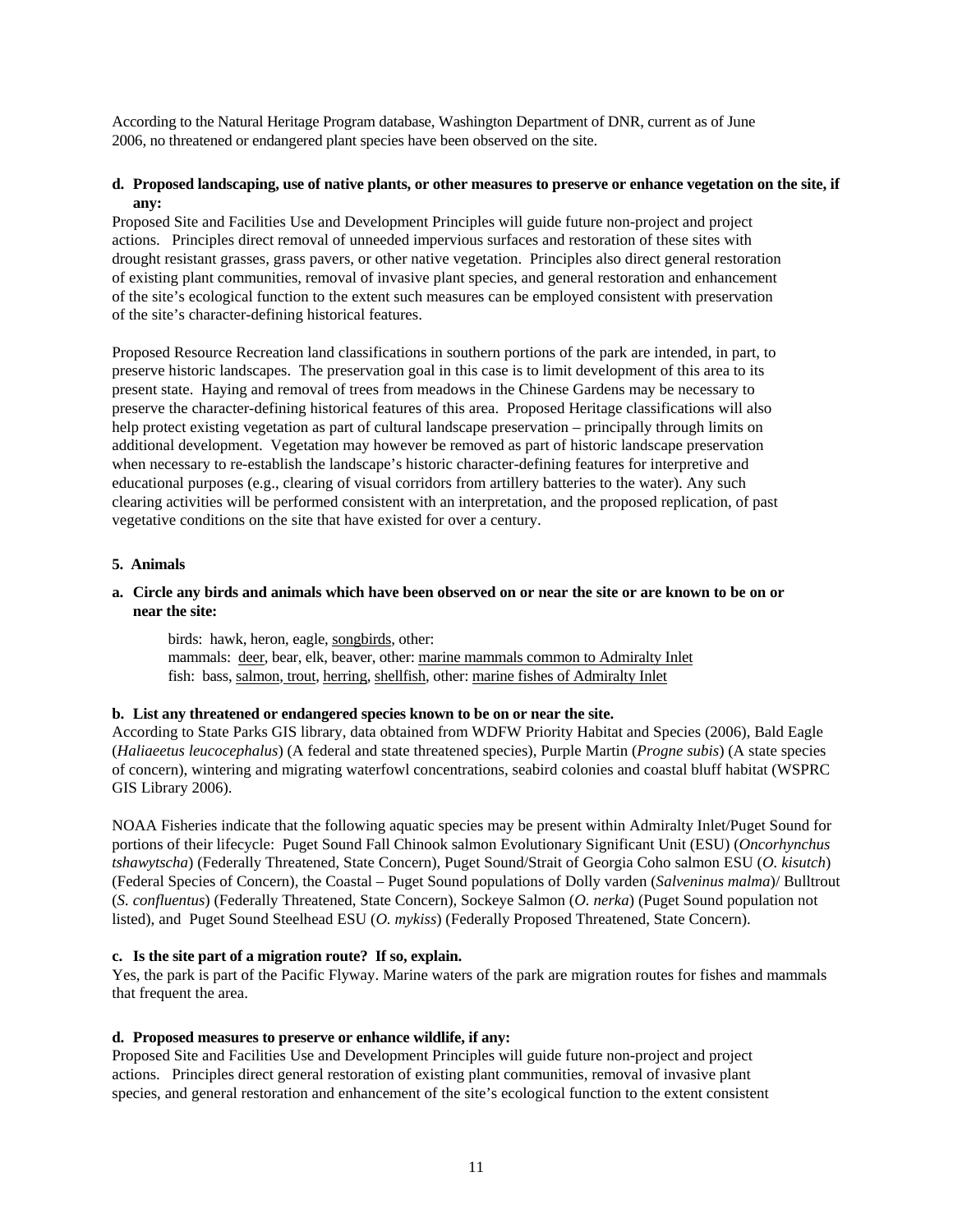with preservation of the site's character-defining historical features. Vegetation restoration efforts as part of future non-project and project actions may improve overall quality and quantity of park wildlife habitat.

Proposed land classifications provide additional protection to wildlife. Proposed Resource Recreation land classifications in southern portions of the park are intended to preserve historic landscapes and natural features. The historic preservation and the resource protection goals in this case are to limit development of this area to its present state, thereby protecting existing wildlife habitat. The Resource Recreation also limits recreational activities to medium-intensity, thereby providing further protection to wildlife.

The proposed action also classifies saltwater shoreline and tidelands (with the exception of the existing boat launch) as Resource Recreation Areas. Limiting recreational activity and development to mediumintensity provides on-going protection to wildlife in these areas.

Proposed Heritage classifications will also help protect the majority of existing habitat as part of cultural landscape preservation – principally by limiting additional development. Habitat may however be affected by future historic landscape preservation actions when necessary to re-establish the landscape's historic character defining features for interpretive and educational purposes as in question 4d.

Future actions may include consideration of shoreline processes in and around Point Wilson, the Port Townsend Marine Science Center, and State Parks boat launch. Any changes in existing conditions that remove hardened shorelines, or sediment transport constrictions, are generally viewed as wildlife enhancement measures.

#### **6. Energy and natural resources**

**a. What kinds of energy (electric, natural gas, oil, wood stove, solar) will be used to meet the completed project's energy needs? Describe whether it will be used for heating, manufacturing, etc.** 

No changes in energy consumption are anticipated as the result of this non-project action.

**b. Would your project affect the potential use of solar energy by adjacent properties? If so, generally describe.**  No impacts to the potential use of solar energy by adjacent properties will result from this non-project action

## **c. What kinds of energy conservation features are included in the plans of this proposal? List other proposed measures to reduce or control energy impacts, if any:**

Proposed Site and Facilities Use and Development Principles will guide future non-project and project actions. Principles direct use of sustainable design and green building practices where compatible with preservation of historic character-defining features of the site or buildings. Principles also direct exploration of a park shuttle to pool internal vehicle trips and therefore reduce overall energy consumption.

## **7. Environmental health**

## **a. Are there any environmental health hazards, including exposure to toxic chemicals, risk of fire and explosion, spill, or hazardous waste, that could occur as a result of this proposal? If so, describe.**

None for this non-project action. Fort Worden is a military installation. Historic construction practices may have used hazardous materials building structures associated with the fort that are still within current park boundaries and the potential long-term boundary. Specific quantities of hazardous materials left onsite are unknown. Future project actions will require further analysis to assure that all potential hazardous conditions are mitigated. In addition, WSPRC will follow Washington State Department of Ecology's best management practices to limit the potential for environmental health hazards.

## **1) Describe special emergency services that might be required.**

No additional or special emergency services will be required for this non-project action.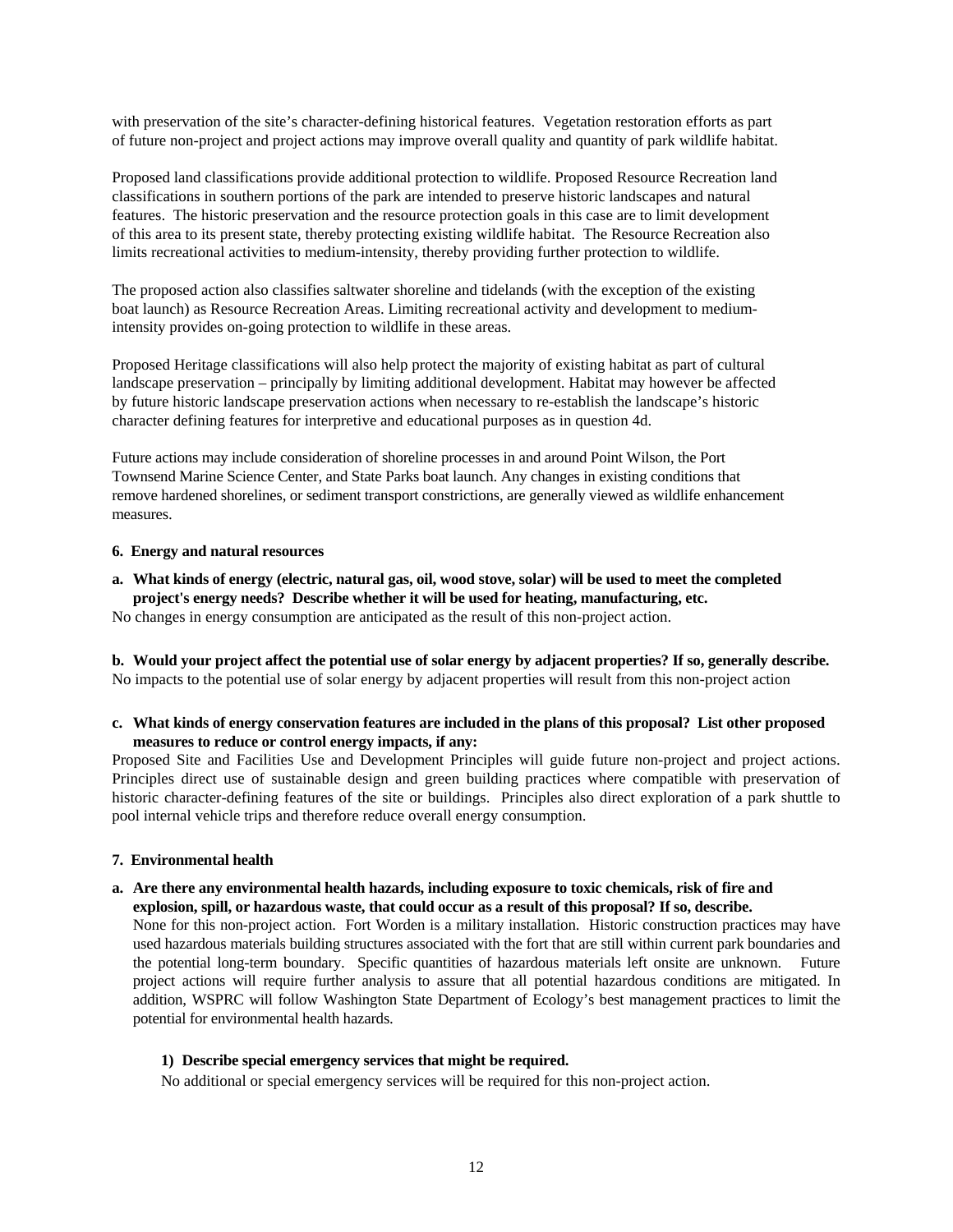#### **2) Proposed measures to reduce or control environmental health hazards, if any:**

None for this non-project action. Future project actions would be subject to appropriate regulatory controls to reduce environmental hazards.

#### **b. Noise**

**1) What types of noise exist in the area which may affect your project (for example: traffic, equipment, operation, other)?** 

None affecting this non-project action.

**2) What types and levels of noise would be created by or associated with the project on a short-term or a long-term basis (for example: traffic, construction, operation, other)? Indicate what hours noise would come from the site.** 

No changes in the type or level of noise are anticipated as a result of this non-project action.

#### **3) Proposed measures to reduce or control noise impacts, if any:**

None for this non-project action. Noise impacts caused by future project actions will be controlled by using best management practices during construction, and enforcing quiet hours in the state park.

#### **8. Land and shoreline use**

#### **a. What is the current use of the site and adjacent properties?**

The property is currently used as a state park and Conference Center. Several resident organizations provide an array of programs to visitors including arts performances, exhibitions, and educational opportunities; higher education courses; marine science education; and interpretation of historic fortifications and the garrison post. The conference center hosts conferences in the newly constructed Commons building, a 19,000 square foot meeting and dining facility, with former military barracks and officers housing providing overnight accommodations. Individuals may also rent overnight accommodations when not in use by conferences. The park includes opportunities for camping, boat launching/mooring, hiking, cycling, beachcombing, diving, swimming, crabbing, field sports, and exploration of historic artillery batteries. For more information see [www.parks.wa.gov](http://www.parks.wa.gov/).

Adjacent properties are residential neighborhoods.

#### **b. Has the site been used for agriculture? If so, describe.**

The Chinese Gardens area was historically used for agriculture around the 1900's. The park currently contracts haying operations on this site to maintain grass and reduce fire danger.

#### **c. Describe any structures on the site.**

The park includes over 100 structures, most built by the US Army beginning in the late and 1800's/early 1900's and evolving to suit military needs until the fort was decommissioned and transferred to the Washington State Parks and Recreation Commission in the 1960's.

#### **d. Will any structures be demolished? If so, what?**

No structures will be demolished as part of this non-project action. The proposed action directs staff to develop a site and facility use and development plan as part of the next phase of planning. Specific decisions on the use of existing structures, demolition, and potential new construction will be made as part of this later plan.

#### **e. What is the current zoning classification of the site?**

The site is currently zoned "Public, Park and Open Space" (Figure 2).

#### **f. What is the current comprehensive plan designation of the site?**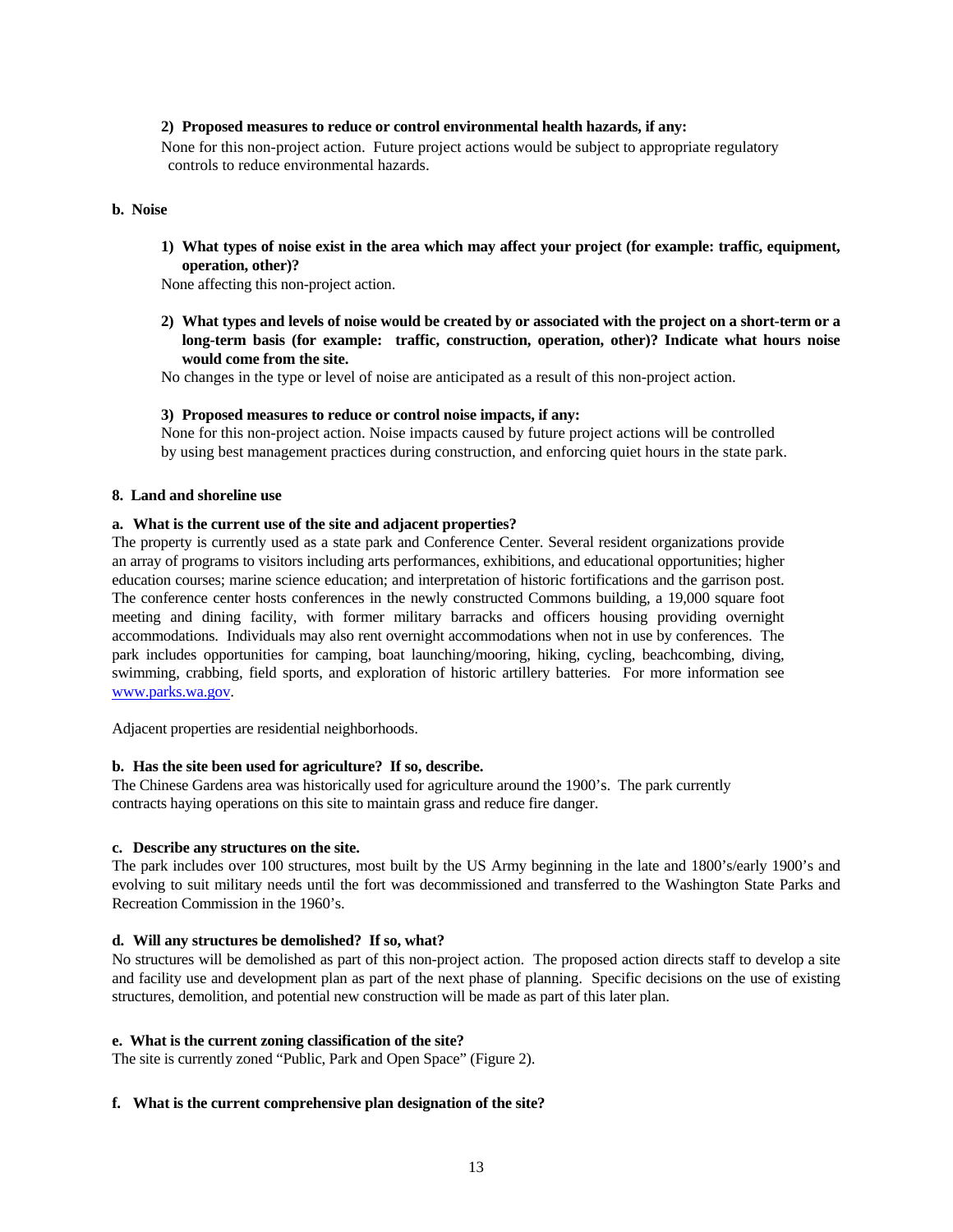The current comprehensive plan designation for the site is "Park"

## **g. If applicable, what is the current shoreline master program designation of the site?**

The freshwater shoreline of the Chinese Gardens pond is designated Conservancy. Saltwater shoreline along Admiralty Inlet and the Strait of Juan de Fuca are designated as a combination of Conservancy and Natural (Figure 2).

## **h. Has any part of the site been classified as an "environmentally sensitive" area? If so, specify.**

Yes. The shoreline is listed as an environmentally sensitive area in the Coastal Zone Atlas for Jefferson County, 1978. Additionally, the City of Port Townsend classifies all shorelines as environmentally sensitive areas. The Jefferson County Shoreline Management Program identifies the beaches as "shorelines of statewide significance."



Figure 2: City of Port Townsend Zoning and Shoreline Designations

## **i. Approximately how many people would reside or work in the completed project?**

At peak use periods, almost 200 employees of both the park and partner organizations work at the park. Fourteen individuals reside at five separate locations/residences in the park.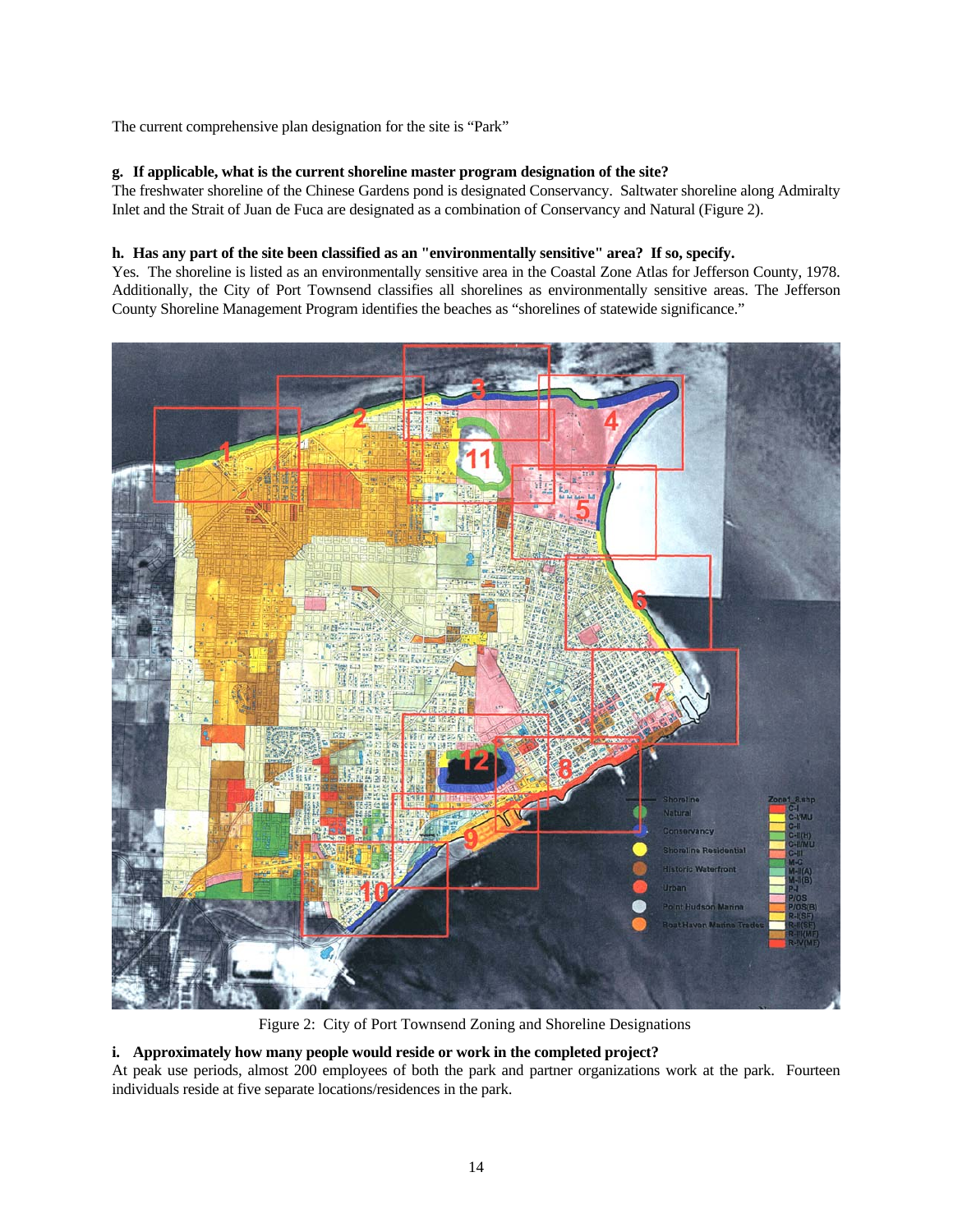#### **j. Approximately how many people would the completed project displace?**

This non-project action will not displace anyone currently residing at the park. Future project actions may result in a minor displacement of park staff or staff of resident organizations.

#### **k. Proposed measures to avoid or reduce displacement impacts, if any:**

None as part of this non-project action.

## **l. Proposed measures to ensure the proposal is compatible with existing and projected land uses and plans, if any:**

State Parks staff has met with City of Port Townsend planning staff and has agreed to the establishment of a cooperative technical committee to coordinate development of the park's site and facility use and development plan with City planning activities during the next phase of this project.

## **9. Housing**

**a. Approximately how many units would be provided, if any? Indicate whether high, middle, or low-income housing.** 

No additional housing will be provided as part of this non-project action.

## **b. Approximately how many units, if any, would be eliminated? Indicate whether high, middle, or low-income housing.**

No housing units will be eliminated by this non-project action.

## **c. Proposed measures to reduce or control housing impacts, if any:**

Proposed Site and Facilities Use and Development Principles will guide future non-project and project actions. These principles direct that housing should be provided for service level employees as well as for park staff providing on-call emergency and facilities management services. Employee housing will be provided through a combination of existing barrack structures and constructed residences.

### **10. Aesthetics**

## **a. What is the tallest height of any proposed structure(s), not including antennas; what is the principal exterior building material(s) proposed?**

Not applicable. This non-project action will not directly result in construction of any new facilities.

## **b. What views in the immediate vicinity would be altered or obstructed?**

Not applicable. This non-project action will not directly result in construction of any new facilities.

#### **c. Proposed measures to reduce or control aesthetic impacts, if any:**

Washington State Parks has adopted a cultural resource management policy that adopts the US Department of Interior, Secretary's Standards for the Treatment of Historic Properties. These standards in part provide guidance for adaptation of historic structures and landscapes in a manner that retains a site's historical integrity. The proposed action also calls for preparation of architectural and site design guidelines to provide additional site-specific guidance for rehabilitation and use of existing structures as well as introduction of new structures in a manner that does not compromise the site's historic character-defining features. Existing policy guidance adopting the Secretary's Standards and preparation of site-specific architectural and site design guidelines will provide a very high degree of protection to Fort Worden's aesthetic qualities.

## **11. Light and glare**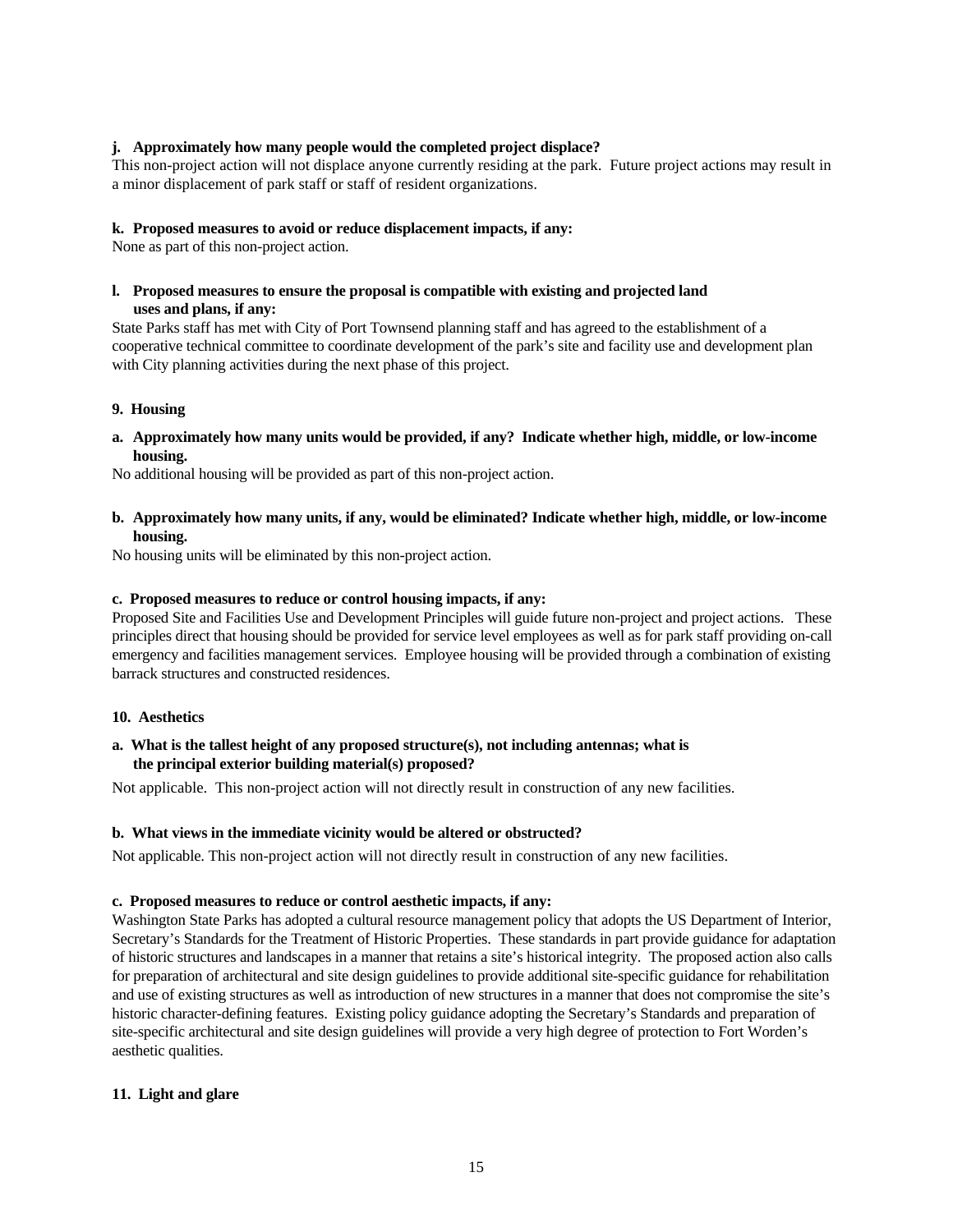## **a. What type of light or glare will the proposal produce? What time of day would it mainly occur?**

Not applicable. Future project actions may result in an increase in the number of exterior lights within the developed areas of the park, as well as new facilities development the glass from which could increase glare in specific areas of the park. Future proposals will analyze potential sources of light intrusion and impacts that may be imposed on neighboring properties and activities.

## **b. Could light or glare from the finished project be a safety hazard or interfere with views?**

Not applicable. Future project actions may increase use of buildings, alter building uses, or propose development of new buildings. These actions may increase light produced by the park – from either vehicles or the buildings themselves. Future proposals will analyze potential sources of light and impacts they may impose on neighboring properties and activities.

## **c. What existing off-site sources of light or glare may affect your proposal?**

Not applicable to this non-project action.

## **d. Proposed measures to reduce or control light and glare impacts, if any:**

The proposed action calls for the preparation of architectural and site design guidelines to provide additional sitespecific guidance for rehabilitation of existing structures as well as introduction of new structures in a manner that does not compromise the site's historic character-defining features. Preparation of design guidelines will consider measures to reduce and control light and glare impacts, including down lighting (special light fixtures to limit light "wash") and planned landscaping to limit light and glare intrusion on the landscape.

#### **12. Recreation**

## **a. What designated and informal recreational opportunities are in the immediate vicinity?**

The project site is a state park and Conference Center with passive and active recreation opportunities. Recreational opportunities include camping, boat launching/mooring, hiking, cycling, beachcombing, diving, swimming, crabbing, field sports, and exploration of historic artillery batteries. Several resident organizations provide an array of programs to visitors including arts performances, exhibitions, and educational opportunities; higher education courses; marine science education; and interpretation of historic fortifications and the garrison post. The conference center hosts conferences in the newly constructed Commons building, a 19,000 square foot meeting and dining facility, with former military barracks and officers housing providing overnight accommodations. Individuals may also rent overnight accommodations when not in use by conferences. See [www.parks.wa.gov](http://www.parks.wa.gov/) for further detail.

North Beach County Park, a small day-use park with parking area and vault toilets, lies adjacent to Fort Worden's Chinese Gardens area.

#### **b. Would the proposed project displace any existing recreational uses? If so, describe.**

This non-project action will not displace any existing recreational uses, and is intended to define the principles to guide future site and facility use in a manner intended to enhance recreational uses.

## **c. Proposed measures to reduce or control impacts on recreation, including recreation opportunities to be provided by the project or applicant, if any:**

The plan is intended to enhance and further existing recreational opportunities provided at the park. The proposed action includes adoption of site and facility use and development principles to guide future non-project and project actions. Proposed principles establish that "First and foremost, Fort Worden State Park will continue to function as a park for public use, including day-use recreational activities, camping, meetings, reunions and vacations."

#### **13. Historic and cultural preservation**

**a. Are there any places or objects listed on, or proposed for, national, state, or local preservation registers known to be on or next to the site? If so, generally describe.**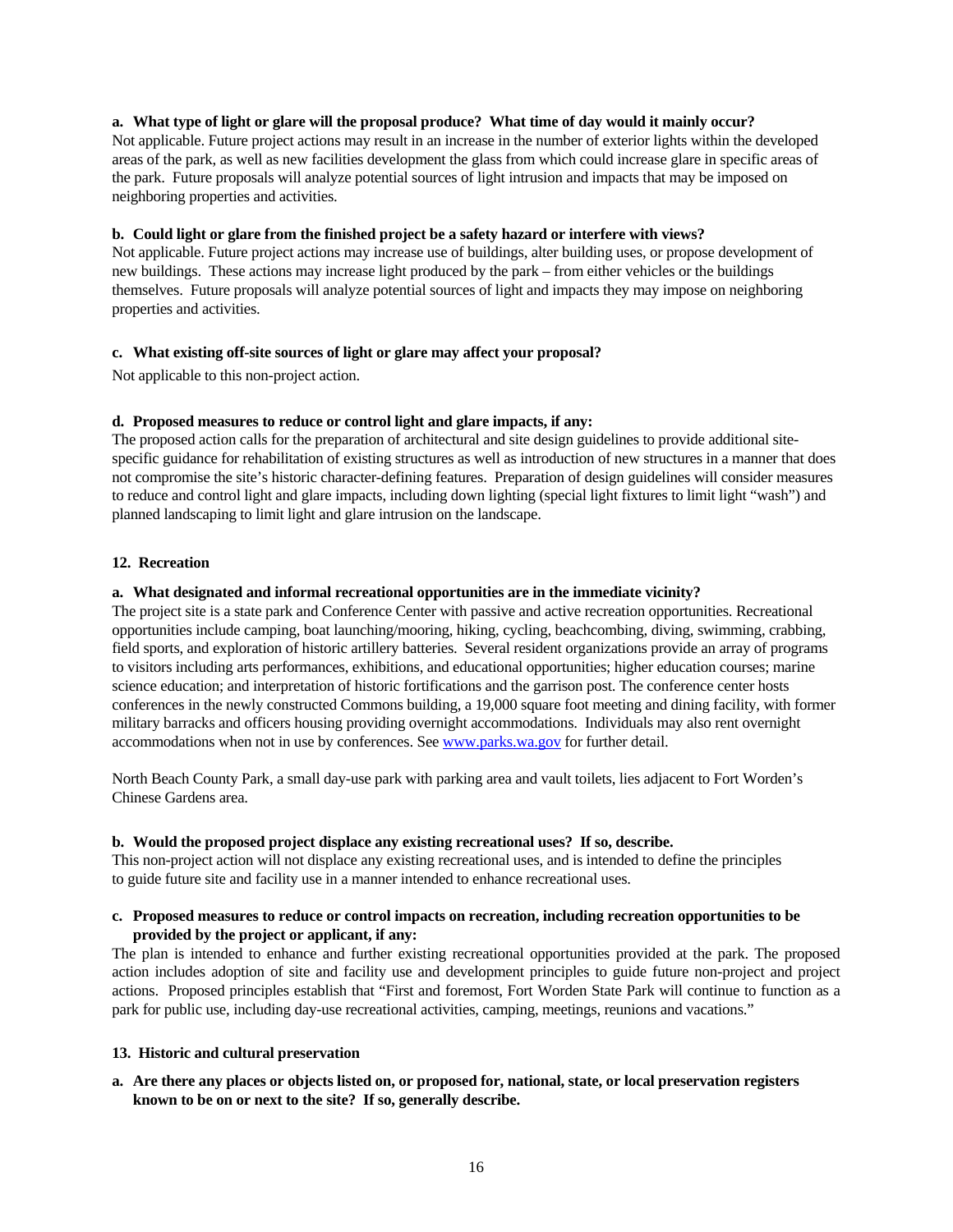Yes, the original Fort Worden military reservation is a historic district designated as a National Historic Landmark and the Point Wilson Lighthouse is listed on the National Register of Historic Places. The Chinese Gardens is also a significant cultural landscape, but has not been designated as a local, state, or national historic site.

## **b. Generally describe any landmarks or evidence of historic, archaeological, scientific, or cultural importance known to be on or next to the site.**

Perhaps the best record of the park's historic features is the National Register of Historic Places Inventory – Nomination Form used to nominate Fort Worden Historic District (available on request at the Department of Archaeology and Historic Preservation Website). The nomination includes detailed description of the district and its historically significant structures, buildings, and other attributes. Washington State Parks has also prepared a historic landscape character map and recommendations for treatment of the parks historic landscapes. This document is also available upon request.

The State Department of Archaeology and Historic Preservation records indicate the presence of one prehistoric archaeological site at Fort Worden. State Parks staff also presumes the presence of historic archaeological deposits related to pre-fort and fort construction and use throughout the park. Fossil remains are known to erode from the park's high coastal bluffs along the Strait of Juan de Fuca.

## **c. Proposed measures to reduce or control impacts, if any:**

Washington State Parks operates under a cultural resource management policy that adopts the US Department of Interior, Secretary's Standards for the Treatment of Historic Properties. These standards in part provide guidance for treatment of historic structures and landscapes in a manner that retains a site's historical integrity. Furthermore, the plan calls for the adaptive reuse of many of the historic structures at Fort Worden State Park. Adaptive reuse is an understood and accepted historic preservation management tool used to promote facility heating and use necessary for the long-term maintenance and care of structures in our climate.

The proposed action also classifies the majority of the park as a Heritage Area. This classification sets preservation of historic buildings and landscapes as the site's primary management direction and is the classification most protective of historic and cultural resources. Sites and building may be adapted or otherwise modified provided the integrity of the site's historic character-defining features is not compromised.

The proposed action classifies southern portions of the park as Resource Recreation Area. This classification also directs protection to historic features and landscapes, while limiting uses to low- to medium-intensity activities and developments.

The proposed action calls for the preparation of architectural and site design guidelines to provide additional sitespecific guidance for the rehabilitation of existing structures as well as for the introduction of new structures in a manner that does not compromise the site's historic character-defining features.

Existing policy guidance adopting the Secretary's Standards, the proposed land classifications, and preparation of sitespecific architectural and site design guidelines will provide a very high degree of protection to Fort Worden's historic and cultural resources.

## **14. Transportation**

## **a. Identify public streets and highways serving the site, and describe proposed access to the existing street system. Show on site plans, if any.**

Fort Worden's primary access is through the main gate on W Street. Secondary access includes the park's east gate, also off of W Street, and the west gate, off of Spruce Street. Both secondary access points are currently closed and used only for emergency vehicles. No additional accesses are proposed as part of this non-project action.

**b. Is site currently served by public transit? If not, what is the approximate distance to the nearest transit stop?**  Yes, Fort Worden is served by Jefferson Transit with stops at 3 locations within the park.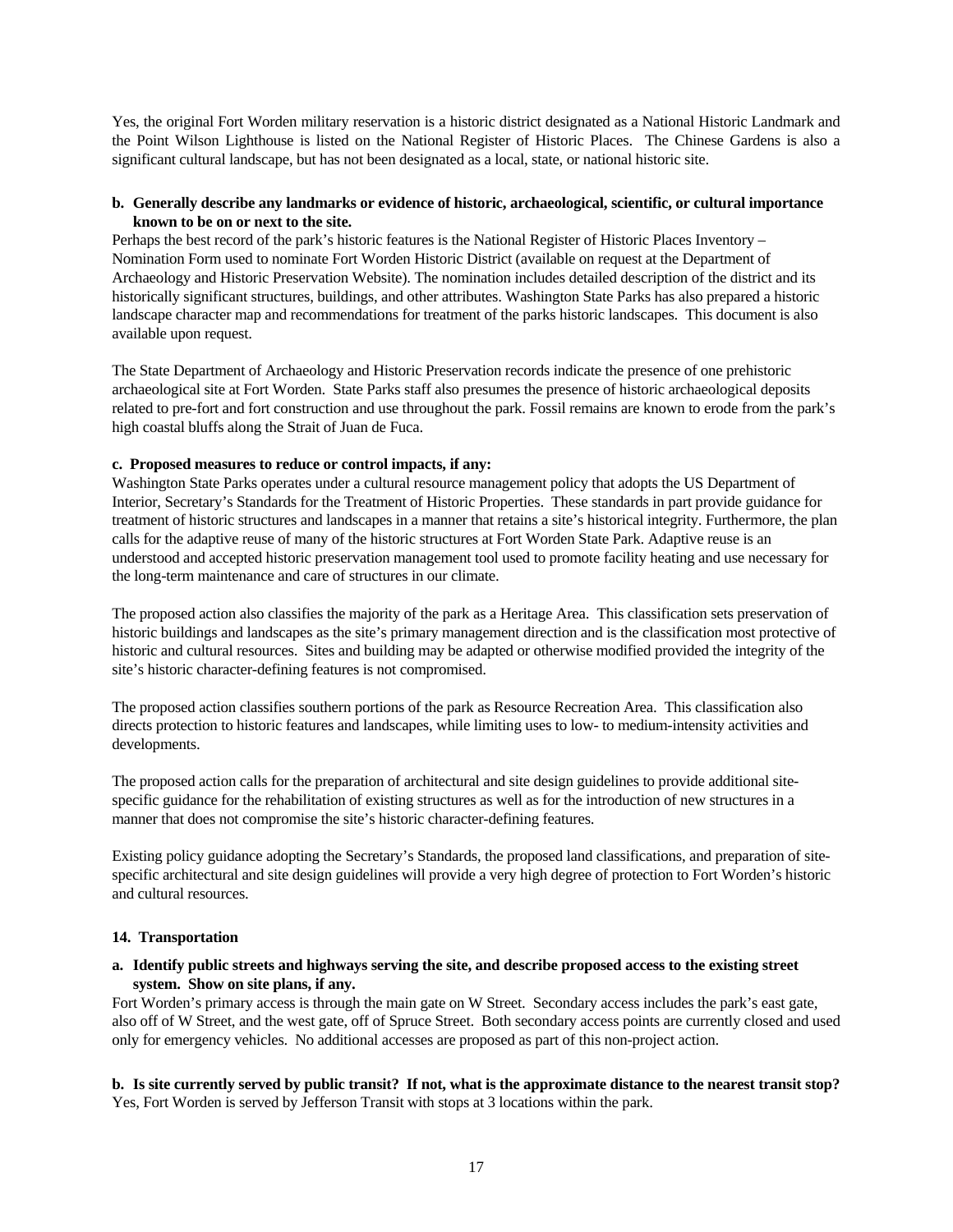**c. How many parking spaces would the completed project have? How many would the project eliminate?** 

No changes in parking are proposed as part of this non-project action. However, future non-project and project actions will be guided by proposed site and facilities use and development principles. Proposed principles direct that permanent on-site parking be provided to meet typical summer and weekend parking demand. Proposed principles further direct that peak parking demand be accommodated in selected grass areas constructed with grasscrete or similar pervious grass paving systems. Future site and facilities use and development planning will seek to provide parking at the periphery of the main campus and encourage walking between buildings and other activity centers.

## **d. Will the proposal require any new roads or streets, or improvements to existing roads or streets, not including driveways? If so, generally describe (indicate whether public or private).**

No, Not for this non-project action.

**e. Will the project use (or occur in the immediate vicinity of) water, rail, or air transportation? If so, generally describe.** 

A boat launch, pier, mooring floats, and mooring buoys are located at the beach area and provide water access to the park.

#### **f. How many vehicular trips per day would be generated by the completed project? If known, indicate when peak volumes would occur.**

None for this non-project action. Future non-project and project actions may result in increased use of park facilities and increased number of vehicle trips per day on local roads. Peak volumes would likely occur on summer weekends and during special events. However, due to current site constraints, Parks staff is considering how it might increase park use with the future site and facilities development planning process outside of peak times. Within this concept, peak volumes would likely change little and non-peak times would see an increase in traffic volume.

#### **g. Proposed measures to reduce or control transportation impacts, if any:**

The proposed action includes adoption of site and facility use and development principles to guide future non-project and project actions. The future site and facilities use plan will work from these principles and require the preparation of a park transportation plan in close coordination with transportation planning efforts anticipated by the City of Port Townsend planning staff. Staff anticipates future planning will explore use of a park shuttle; measures to encourage walking, cycling, and other alternatives to vehicle use; and construction of bike lanes and trails between the park and destinations within the City of Port Townsend.

Future non-project and project actions may increase overall use of the park and therefore increase total and/or peak traffic volumes into and out of the park. As stated above, Parks staff is considering how it might increase park use outside of peak times. Staff believes such planning will help reduce and/or control transportation impacts. Furthermore, traffic studies will be completed as part of any such actions to assess and propose appropriate mitigation for impacts on adjacent neighborhoods and the City's roadway system.

#### **15. Public services**

**a. Would the project result in an increased need for public services (for example: fire protection, police protection, health care, schools, other)? If so, generally describe.** 

No increased need for public services will result from this non-project action.

#### **b. Proposed measures to reduce or control direct impacts on public services, if any.**

Park staff will continue to coordinate emergency response with local fire, police and EMS. Park rangers will continue to provide law enforcement and patrol activities for the state park.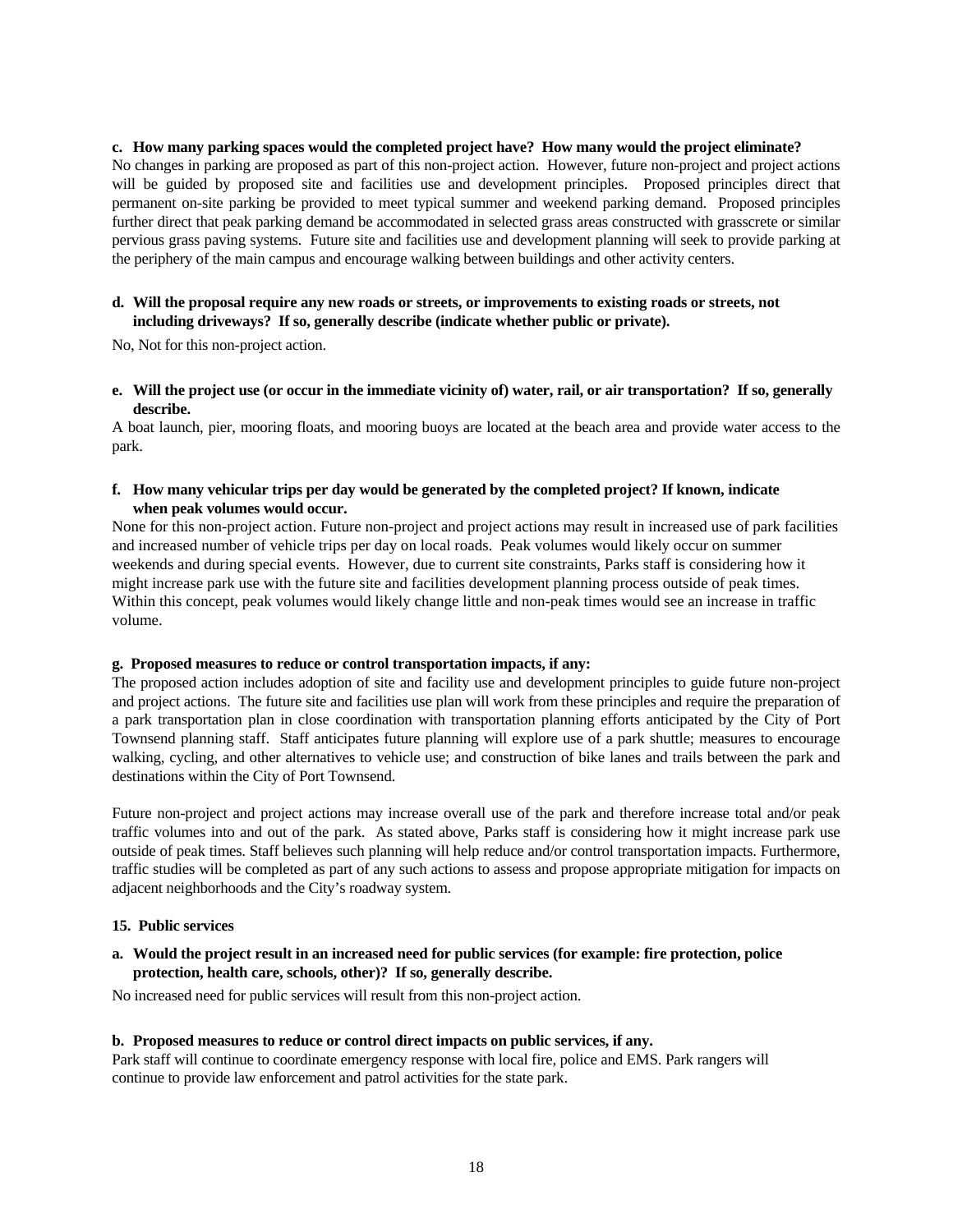## **16. Utilities**

**a. Circle utilities currently available at the site: electricity, natural gas, water, refuse service, telephone, sanitary sewer, septic system, other:** 

Wi-Fi internet access is also available at portions of the site.

**b. Describe the utilities that are proposed for the project, the utility providing the service, and the general construction activities on the site or in the immediate vicinity which might be needed.** 

None for this non-project action. Future non-project and project actions may result in additional use of existing utilities,

such as water, electric, and sewer.

C. SIGNATURE

The above answers are true and complete to the best of my knowledge. I understand that the lead agency is relying on them to make its decision.

| Signature:<br>. |  |
|-----------------|--|
|                 |  |
| Date Submitted: |  |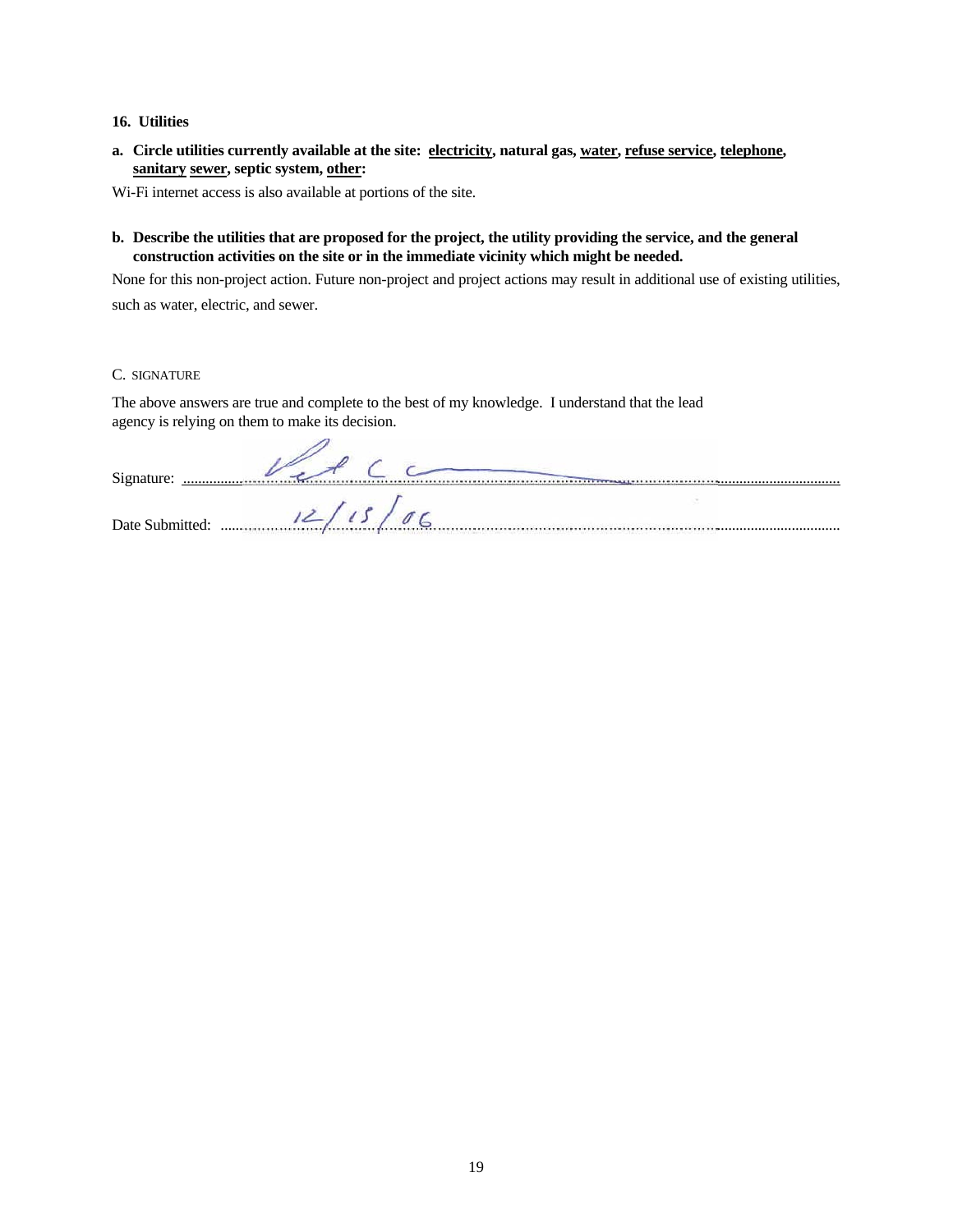#### D. SUPPLEMENTAL SHEET FOR NONPROJECT ACTIONS

#### **1. How would the proposal be likely to increase discharge to water; emissions to air; production, storage, or release of toxic or hazardous substances; or production of noise?**

Proposed site and facilities use and development principles and land classifications will serve to guide existing and continuing development and use of the park. It is likely that recreational uses could increase in areas classified as Recreation and Heritage. If recreational uses are not properly managed, then it is possible that impacts would increase in these areas. Increased use would probably require additional structures and infrastructure to control impacts. Additional development could result in a net increase in impervious surfacing associated with buildings, hard trails, roads, and parking areas. Such development could cause a localized increase in storm water discharges. Likewise, it is likely that increased vehicular uses would cause a minor localized increase in automobile emissions. Increased human use of the park could cause a net increase in human waste and noise levels above that which currently exists.

#### **Proposed measures to avoid or reduce such increases are:**

Adoption of the proposed non-project action will provide direction on future development and use of Fort Worden State Park. The facility use and development principles and the guidelines of proposed land classifications are intended, in part, to avoid or reduce impacts to these specific elements of the environment. Although additional site and facilities use and development planning will be required for the next project phase to minimize impacts, in general, any future developments will be designed so that storm water runoff is directed to grassy swales for bio-filtration and infiltration and such development will be in compliance with local government storm water regulations and best management practices. Additional sanitary facilities could be installed for collection of human waste. Such facilities would be routinely maintained and connected to the city sewer system and facilities. Furthermore, any development or management activity adjacent to the Chinese Gardens pond or associated wetlands within the park will require compliance with the Shoreline Master Program for the City of Port Townsend, along with critical areas review. Development in areas classified as Recreation or Heritage would be subject to review and approval by the City of Port Townsend. Parks will work with the City to assure any future development meets local government criteria.

#### **2. How would the proposal be likely to affect plants, animals, fish, or marine life?**

The proposal will likely have no direct and immediate affect on plant, animals or other marine life, beyond that occurring through existing recreational uses. Finding the optimum balance between the protection of natural systems and public recreational access to those natural systems is the basis for developing land classification and management planning. The application of land classification and management planning to Fort Worden State Park confirms State Parks' stewardship role to protect the natural systems of state park areas while accommodating increased demand for parks and open space.

#### **Proposed measures to protect or conserve plants, animals, fish, or marine life are:**

One goal of proposed land classifications is to preserve the quality natural, cultural and historic resources of the park. All options recognize the importance of preserving the quality of the natural resources within the park, including wildlife, while allowing for appropriate levels of human use. Efforts will be made to minimize habitat loss by locating future developments in areas previously disturbed or in areas with low habitat value. Continued consultation with WDFW Area Habitat Biologists will reduce site-specific impacts to wildlife species through implementation of management recommendations. Furthermore, staff will undertake more detailed inventories prior to any project to assure park development does not impact the park's natural or cultural resources.

#### **3. How would the proposal be likely to deplete energy or natural resources?**

The proposal is unlikely to have a direct effect on the depletion of energy or natural resources.

#### **Proposed measures to protect or conserve energy and natural resources are:**

The principles established by this proposal include the use of sustainable design and green building practices where compatible with preservation of historic character-defining features of the site or buildings. Principles also direct exploration of a park shuttle to pool internal vehicle trips and therefore reduce overall energy consumption. Although the majority of the park will continue to be managed as recreation/open space, the energy conservation principles will help improve the efficiency of lighting, heating, and transportation energy demands.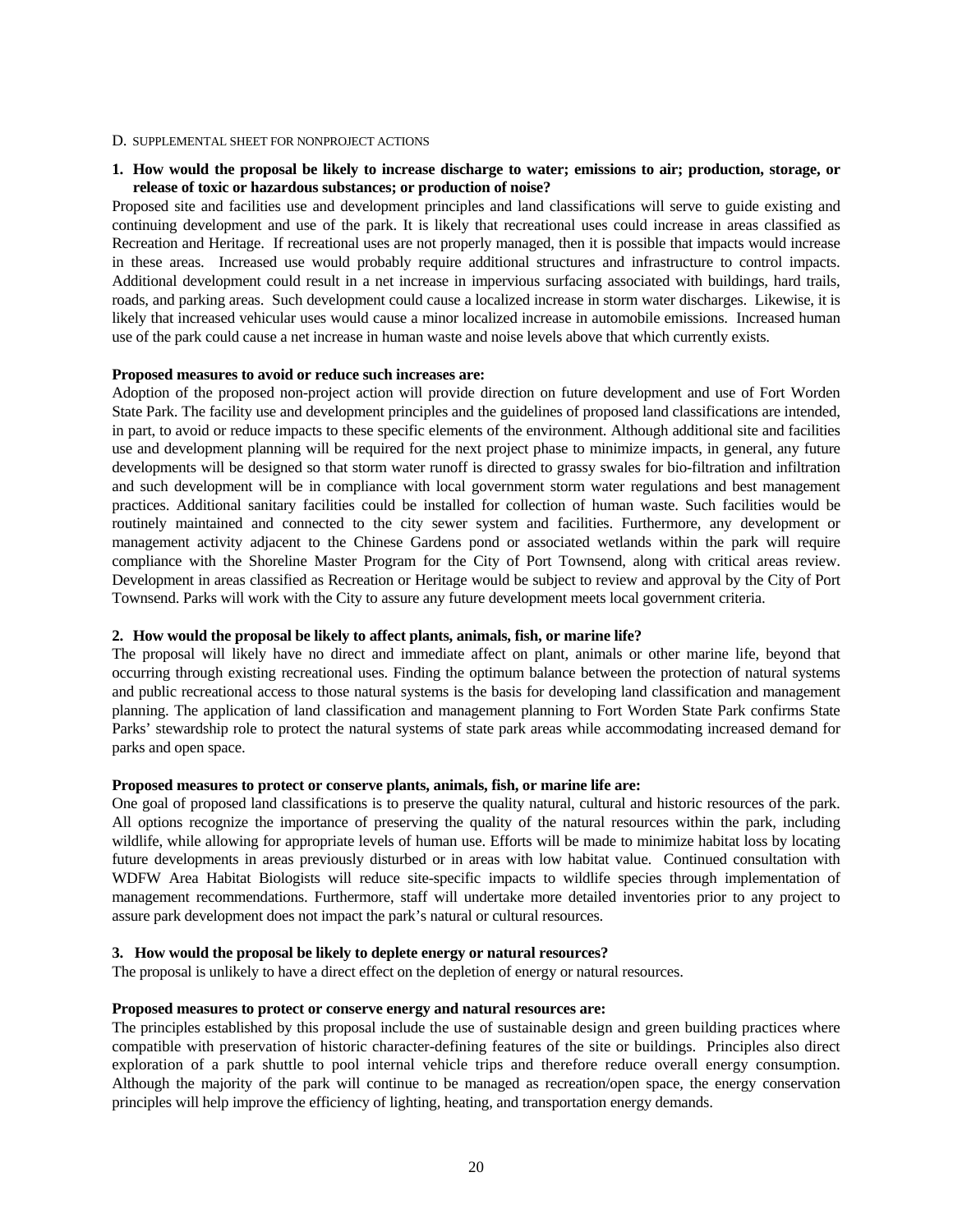## **4. How would the proposal be likely to use or affect environmentally sensitive areas or areas designated (or eligible or under study) for governmental protection; such as parks, wilderness, wild and scenic rivers, threatened or endangered species habitat, historic or cultural sites, wetlands, floodplains, or prime farmlands?**

The proposal will designate Resource Recreation Areas for the protection of natural systems, as well as priority habitat and species. Proposed site and facilities use and development principles direct protection, restoration, and enhancement of natural systems and ecological function in areas classified as Heritage to the extent compatible with preservation of the site's historic character-defining features. Parks will also avoid unmitigated development in unstable soil areas and sites of important historic and cultural significance. Development and use of the park will provide access to certain lands and shoreline areas, but will only occur as approved and/or conditioned by local shoreline and land use ordinances.

#### **Proposed measures to protect such resources or to avoid or reduce impacts are:**

Continued public ownership and the proposed site and facility use and development principles and land classifications will accomplish many of the aims noted above. Any future developments will be subject to regulations administered by federal, state and local governments. All required permits and approvals will be obtained prior to any development. A management plan will be developed and implemented to further identify management issues and appropriate mitigation measures to minimize impacts and protect sensitive resources. State Parks will work closely with regulating agencies to ensure compliance with their rules and ordinances.

#### **5. How would the proposal be likely to affect land and shoreline use, including whether it would allow or encourage land or shoreline uses incompatible with existing plans?**

The proposal does not represent a significant change to shoreline or land use.

#### **Proposed measures to avoid or reduce shoreline and land use impacts are:**

State Parks will work closely with federal, state and local governmental agencies to assure compatible management objectives on all State Parks' owned and/or managed lands.

#### **6. How would the proposal be likely to increase demands on transportation or public services and utilities?**

The principles being adopted will direct future site and facilities use planning at the park. Although the principles include numerous conservation measures, the intent of the planning effort is to maximize uses within the parks, consistent with the principles, and to help create greater efficiencies in the pursuit of recreation at the park. As the Commission plans for and develops principles regarding increases in recreational use, it is intuitive that such increases in use are likely to increase demands on transportation, public services, and utilities. Planning efforts to date have attempted to direct increased demands away from peak periods, thereby reducing the overall strain on existing conditions. At this time, these impacts are difficult to understand and quantify. It is anticipated that future planning efforts, that implement these principles, will expound upon specific impacts and propose measures to reduce or control those impacts. Also, land classifications reflect existing and previously planned development patterns and desired management intent to reduce impacts. As such, no increase in these services is anticipated by the adoption of land classifications.

#### **Proposed measures to reduce or respond to such demand(s) are:**

State Parks staff has developed coordinated law enforcement and emergency response plans with local emergency service departments and county sheriff departments. Access for emergency vehicles has been provided to certain areas of the park. Park rangers will continue to patrol the park on a routine basis and provide emergency response and law enforcement when in the area. Furthermore, State Parks staff will work with City staff during the site and facilities use planning effort to assure any increased demands on transportation, public services, and/or utilities can be accommodated or impacts mitigated.

## **7. Identify, if possible, whether the proposal may conflict with local, state, or federal laws or requirements for the protection of the environment**.

The proposal does not appear to be in conflict with any known local, state or federal laws or requirements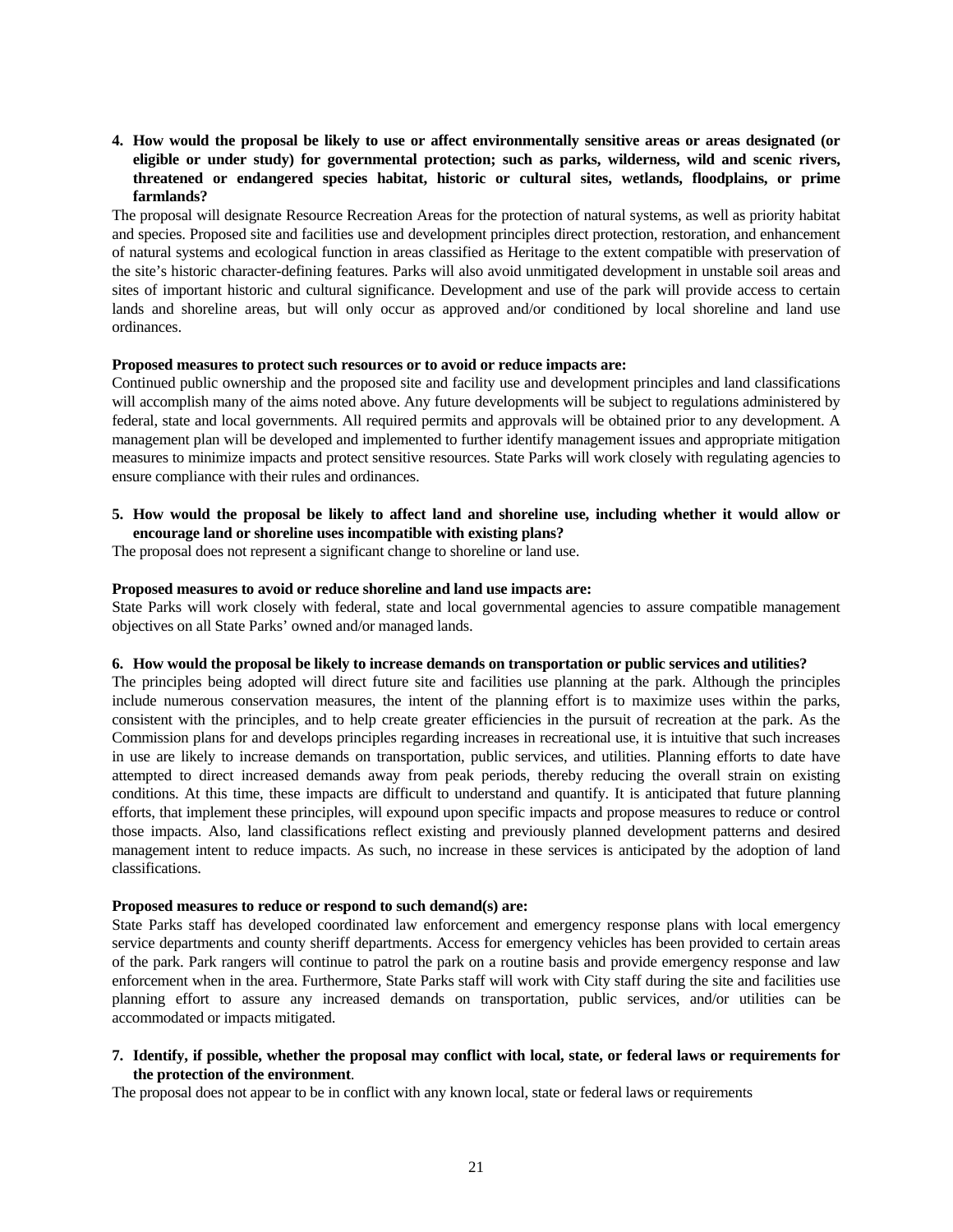for protection of the environment.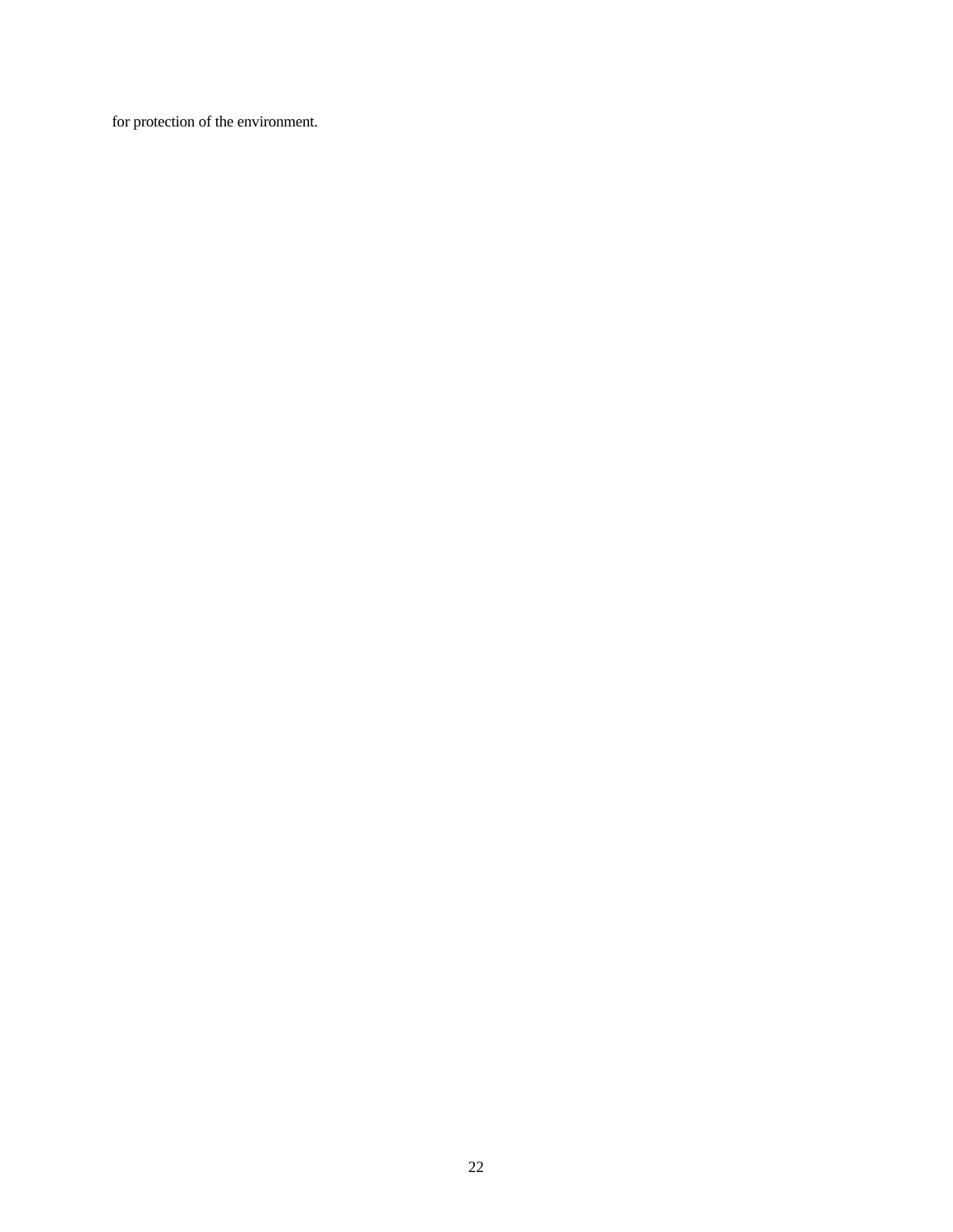## **Appendix A: Site and Facilities Use and Development Principles**

To reflect continued commitment to the exceptional character and public use of Fort Worden, staff recommends the Commission adopt principles and objectives to guide site and facility use and development. These principles and objectives augment State Parks' natural and cultural resource management policies and provide guidance for the location, function and approach to site and facility redevelopment and use in the implementation of the Long Range Plan.

# **General**

- 1. First and foremost, Fort Worden State Park should continue to function as a park for public use, including day-use recreational activities, camping, meetings, reunions and vacations.
- 2. The park should accommodate increasing park demand in the future.
- 3. Any organizations and businesses operating at the park should have missions and values that support the vision, mission and values of Fort Worden State Park. Organizations offering the same visitor services should be consolidated under a single management structure.
- 4. Organizations operating at the park should work collaboratively to foster symbiotic relationships. The physical use and design of the site and buildings should support these relationships.

# **Site and Facilities**

- 1. When addressing needs for additional indoor programs, lodging, visitor services or administrative spaces, first consideration should be given to the adaptive reuse of existing historic structures before construction of new facilities. Proponents of new construction must demonstrate that reuse of existing structures cannot reasonably satisfy programmatic needs or that the nature of construction would unacceptably compromise the historical integrity of existing structures.
- 2. In addition to complying with the State Parks and Recreation Commission's (Commission) cultural resources policy and the standards the policy adopts, any new buildings and facilities should be designed and sited so that the form, scale, massing and materials, is in keeping with the historic character of the park. As early as practical, site and architectural design guidelines specific to the park should be developed to inform rehabilitation and new construction activities.
- 3. Fort Worden State Park should provide access to programs, activities, and supporting facilities to people with disabilities consistent with Commission's policy on implementation of the Americans with Disabilities Act. Rehabilitation of the site and facilities should integrate accessibility and historic preservation goals, using creative approaches to provide programs, activities and alternative access routes to amenities. Development of new facilities will use a universal design approach.
- 4. Consistent with the Commission's sustainability policy, cultural resources policy, and within the context of the fort's historic district designation, rehabilitation of historic structures, as well as, construction of new facilities should integrate sustainable design and historic preservation goals, using "green building" practices whenever possible.
- 5. Rehabilitation and the location of accommodations should foster increased interaction among visitors and provide an expanded range of lodging choices, including guestrooms with private bathrooms. Reuse of facilities should be based on historic land use patterns.
- 6. Common-use facilities and amenities should be located within the central historic park area to foster interaction and cross-fertilization among park visitors and programs. An example of this would be the co-location of a lending library with business center and coffee shop. These shared amenities should be located geographically throughout the park area to provide convenient access. They